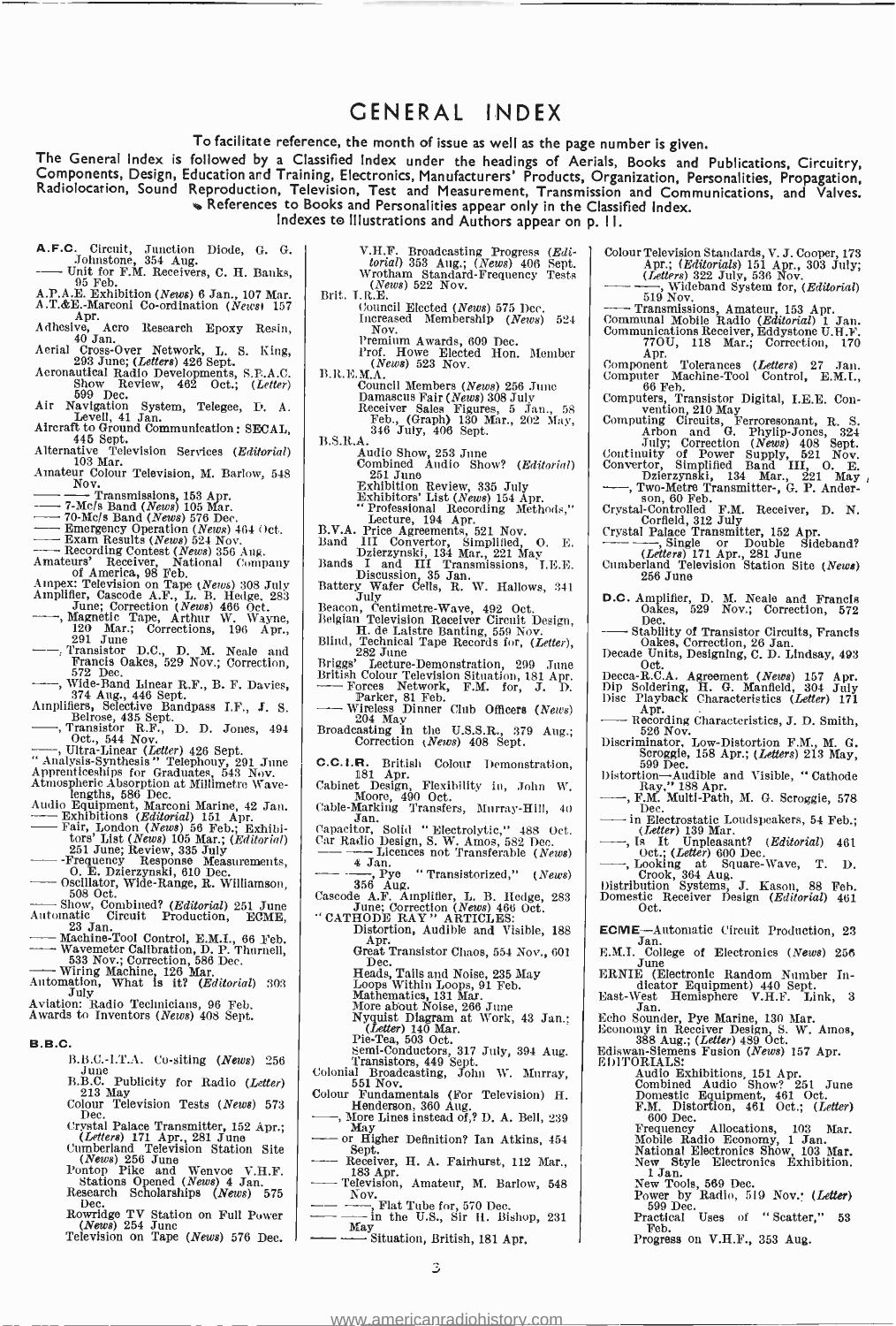- Editorials (contd.)<br>Recorded Programmes, 251 June;  $\begin{array}{|l|} \hline \text{F}}\ \hline \end{array}$ (Letters) 323 July, 425 Sept. Research and Measurement, <sup>251</sup>
	- June<br>Recording from the Telephone, 403
	- Recording from the Telephone, 403<br>Sept.<br>625 Lines Again, 519 Nov.<br>Slowing Down Television, 103 Mar.<br>Sound in Width and Depth, 201

May<br>Television Puzzles 303 July 1<br>What is Automation? 303 July<br>Why 625 Lines? 151 Apr.; (*Letters*) 1

- 
- $\frac{322 \text{ July}}{157 \text{ Apr.}}$  Electron Tube Information Service, 349<br>Electron Tube Information Service, 349<br>Electronic Exhibitions Joint Association
- 
- Electron Tube Information Service, 349<br>
Uluy Duly Exhibitions Joint Association<br>
Committee (News) 154 Apr.<br>
-- Laboratories, Manchester University,<br>
70 Feb.<br>
-- To Teb.<br>
-- Laboratories, Manchester University, C - 70 Feb.
- Machine Control, Machine Control, 382 Aug.; Control, 382 Aug.; Correction, 405 Sept.<br> **Anchine Tool Control, 382 Aug.; Correction, 405 Sept.**<br> **Anchine Reliability (Editorial) 569 Dec.**<br>
Electrolics, Art of Science? (Lette

Electronics, Art or Science? (Letters) 27 - Jan., 140 Mar. Exhibition, New Style (Editorials) <sup>1</sup>Jan. 103 Mar.; (News) 154 Apr. Electrostatic Field Meter, M.L. Electronics,

- Bathylion, New Style (Editorials) 1<br>
Jan., 103 Mar.; (News) 154 Apr.<br>
Electrostatic Field Meter, M.L. Electronics,<br>
241 May 185 Mar.; (N.L. Electronics,<br>
 Loudspeakers, Full-Range, H. J. Leak<br>
and A. B. Sarkar, 486 Oct. and A. B. Sarkar, 486 Oct.; Correc-tion, 528 Nov.
- 
- 

Filippe Mar.<br>
T39 Mar.<br>
Hipsoidal Baffle, Trix, 609 Dcc.<br>
Elipsoidal Baffle, Trix, 609 Dcc.<br>
Engineer Centenary (*News*) 4 Jan.<br>
European Broadcasting, Puture of, G. H.<br>
Russell, 18 Jan.; (*Letter*) 172 Apr.<br>
THT. Broadcas

- EXHIBITIONS:<br>
A.P.A.E. (News) 107 Mar.<br>
B.S.R.A. Exhibitors' List (News) 154<br>
B.S.R.A. Exhibitors' List (News) 154<br>
Apr.; (Editorial) 251 June; Note,<br>
253 June; Review, 335 July
	-

- French Components Show, 195<br>
Apr. International Instrument Show (News)<br>
156 Apr.<br>
London Audio Fair (News) 56 Feb.;<br>
Exhibitors' List (News) 105 Mar.;<br>
Exhibitors' List (News) 105 Mar.;
- July<br>National Radio Show, Preview and<br>List of Exhibitors, 410 Sept.;
- 
- 

List of Exhibitors, 410 Sept.;<br>
Review, 488 Oct.<br>
Physical Society (Editorial) 251 June;<br>
R.E.C.M.F. List of Exhibitors, 104<br>
R.E.C.M.F. List of Exhibitors, 104<br>
Mar.; Reviews, 175 Apr.; 275<br>
June, 335 July<br>
R.S.G.B. Revie

- 
- **F.M.** at Sea (Letters) 80 Feb., 140 Mar.  $--$  Coastal Radio: Marine V.H.F. (News) 356 Aug. 356 Aug.  $\frac{524 \text{ N}}{596 \text{ kg}}$ . (News) 356 Apr.; (Letters) 213 May,  $\frac{596 \text{ N}}{596 \text{ kg}}$ . Sept. (Letters) 213 May,  $\frac{596 \text{ N}}$
- Scroggie, 158 Apr.; (Letters) 215 May,<br>599 Dec.<br>—— Distortion (Editorial) 461 Oct.; (Letter) - 600 Dec. 600 Dec. (Letters) 213 May,<br>
500 Dec. 600 Dec.<br>
- Distortion (Editorial) 461 Oct.; (Letter)<br>
- 600 Dec.<br>
- for B.F.N., J. D. Parker, 81 Feb.<br>
- Junction Diode A.F.C. Circuit, G. G.<br>
- Johnstone, 354 Aug.<br>
- Mult
- 
- 
- $578$  Dec.
- 
- Receiver Crystal- Controlled, D. N. - Corfiel8, 312 July Design, Lawrence W. Johnson, 497 Oct. (Letters) 80 Feb., 139 Mar. Unconventional, M. G. Scroggie, 258 June; Correction, 367 Aug.; (Letters) 373 Aug Receivers, A.F.C. Unit for, C. H. Banks,
- (evervous, ....<br>95 Feb.<br>Tuning Meter, Robert S. Ferguson, Tuning Meter, Robert S. Ferguson,
- 340 July Unit, Switched -Tuned John M. Beukers, 427 Sept.; Correction, 614 Dec.
- 
- Faraday Circus? 247 May Feedback Systems: Loops within Loops, " Cathode Ray," 91 Feb.

Ferrite Convention, I.E.E., 594 Dec. Ferroresonant Computing Circuits, R. S. Arbon and G. Phylip-Jones, 324 July;

Correction (News) 408 Sept.<br>Filter, Variable-Slope, D. M. Leakey, 563<br>Nov. Characteristics C. W. A.

- Fixed Resistor Characteristics, G. W. A.<br>Eixed Resistor Characteristics, G. W. A.<br>Dummer, 263 June; (Letters) 425 Sept.;
- Dummer, 263 June; (Letters) 425 Sept.;<br>
Flat Tube for Colour TV (Gabor) 570 Dec.<br>
Flywheel Sync (Letters) 214 May, 322 July<br>
Four-Standards Television, H. de Laistre<br>
Banting, 559 Nov.<br>
Annul Banting, 559 Nov. Frywheel Sync (Letters) 214 May, 322 July<br>Four-Standards Television, H. de Laistre<br>French Components Show, 195 Apr.<br>French Components Show, 195 Apr.<br>—441-line Television Discontinued (News)<br>204 May<br>Frequency Allocations, R
- 
- 
- Committee formed (Editorial) 103 Mar. Stabilization of Oscillators, V. N. Gray, <sup>219</sup>May Fringe Area T.V. Reception (Letter) 537 Nov.
- 
- GABOR Flat Tube for Colour TV, 570 Dec.<br>German Television System, W. Nestel, 243 May
- 
- H.M.V.-R.C.A. Break (News) 157 Apr.<br>Headphone Portables (Letter) 489 Oct.<br>Hearing at Various Ages: Too old at-?<br>M. G. Scroggie, 439 Sept.; Correction<br>M. G. Scroggie, 439 Sept.; Correction
- (*News*) 466 Oct.; (*Letter*) 599 Dec.<br>High Definition or Colour? D. A. Bell, 239 Heating av Valton Ages: Sept., Correction<br>
(News) 466 Oct.; (Letter) 599 Dec.<br>
High Definition or Colour? D. A. Bell, 239<br>
1May<br>
---- Temperature Components, G. W. A.<br>
Dummer, 510 Oct.<br>
Hire Purchase of Receivers (News) 10
- 
- 
- 
- 
- **I.E.E.**<br>
Bands I and III Reception, Discussion, 35 Jan. Ferrites, 594 Dec.<br>
Convention on Ferrites, 594 Dec.<br>
Digital-Computer Techniques, Convention Review, 210 May<br>
Farady Medal Awarded to Prof.<br>
G. W. O. Howe (News) 1
	-
- 
- -
- Annual Reports (News) 4 Jan., 597<br>Dec. Co- Siting with B.B.C. (News) 256<br>June<br>Emley Moor Transmitter, 597 Dec.<br>Long-Distance Reception, 90 Feb. Lichting May Transmitter, 597 Dec.<br>Long-Distance Reception, 90 Feb.<br>Lichtineld Relay, 223 May<br>Lichtineld Relay, 223 May<br> $\frac{1}{2}$ Jan.. Note, 111 Mar...

- 
- 
- Scottish Transmitter Site (News) 156<br>
Apr. Apr. 1 (News) 166<br>
Import-Export Figures (News) 105 Mar.,<br>
202 May, 514 0ct., 573 Dec.<br>
Importing an Instrument, A. J. Reynolds,<br>
513 Oct.; (News) 522 Nov.<br>
Input impedance Televi
- Institute of Physics Membership (News)<br>
524 Nov.<br>
1 524 Nov. 1464 Oct.<br>
(News) 464 Oct.<br>
Thermandfather Clock (Letter) 426<br>
Henry Crandfather Clock (Letter) 426<br>
Internet
- Sept.<br>International Acoustics Conference,
- UNESCO, Unitation Clock (Letter) 426<br>
International Acoustics Conference,<br>
UNESCO, U.S.A., 547 Nov.<br>
UNESCO, U.S.A., 547 Nov.<br>
Ionic Fire Alarm, Minerva, 194 Apr.<br>
Ionic Fire Alarm, Minerva, 194 Apr.
- 
- Ionosphere Review 1955, T. W. Bennington, 145 Apr.<br>
Ionospheric Scattering at V.H.F., J. A. Saxton, 36 Jan.; (Letter) 171 Apr.
- 
- JAMMING, I.S.W.C. Campaign (News) 202
- May Junction Diode A.F.C. Circuit, G. G. John-stone, 354 Aug.
- 
- LETTERS TO THE EDITOR:<br>
Aerial Cross-over Network, J. Kason,<br>
L. S. King, 426 Sept.<br>
Art or Science? H. S. King, 27 Jan.;<br>
E. J. Younson, 140 Mar.<br>
E. J. Younson, 140 Mar.<br>
B.B.C. Publicity Wanted, Richard<br>
Arbib, 213 May<br>
	-
	-
	-
	-

4

<www.americanradiohistory.com>

- 
- Letters to the Editor (contd.)<br>
Disc Playback Characteristics, John<br>
D. Collinson, 171 Apr.<br>
D. Collinson, 171 Apr.<br>
Eicheman, 600 Dec.<br>
Echoes of the Show, C. Streatfield,<br>
H. Glover, 489 Oct.<br>
"Economy in Receiver Design
	-
	-
	-
	-
	- Flywheel Sync, R. Williamson, 214 May; Trevor G. Hughes, M. A. Salter, 322 July F.M. DIscriminators, S. W. Amos, and G. G. Johnstone, 213 May Kerim Onder, 599 Dec.; M. G. Scroggie, Sauer, 522 Juy<br>
	F.M. Discriminators, S. W. Amos, and<br>
	G. G. Johnstone, 213 May; Kerim<br>
	000 Dec.<br>
	------ Receiver Design. G. H. Russell,<br>
	80 Feb.; S. E. Allchurch, 139 Mar.<br>
	Forge Area TV, Recention H S.
	-
	- Fringe Area TV Reception, H. S. King, R. G. Young, 537 Nov.
	- Future of European Broadcasting, G. H. Sturge, 172 Apr. Grandfather Clock Effect, A. L. Hutton
	- Grandfather Clock Effect, A. L. Hutton<br>426 Sept.<br>Headphone Portables, Thomas Aslıby,
	-
	- Headphone Portables, Thomas Ashby,<br>
	489 Oct.<br>
	Ifelping the Blind, Charles H. Standen,<br>
	282 June<br>
	Ionospheric Scattering at V.H.F., C. S.<br>
	Cadell, 171 Apr.
	- " Loudspeaker Enclosure Design,"<br>J. F. Novak, E. J. Jordan, 214 May<br>Magnetic Tape, Richard Arbib, 28 Jan.<br>Measurement of Rise-time, Victor<br>Morse Information, W. D. H. Black-<br>Inan, 426 Sept.
	-
	- morse man, 426 Sept.<br>Music Stations? J. S. Preston, 426<br>Sept.
	-
	- Sept.<br>
	Negative Feedback, A. H. Ellson,<br>
	"Cathode Ray," 140 Mar.<br>
	Noise in Carbon Resistors, D. A. Bell,<br>
	125 Sept.; G. W. A. Dummer,<br>
	536 Nov.<br>
	Non-Linearity Distortion, M. G.<br>
	Scroggie, 172 Apr.

Non-Standard Valves, E. F. Woods,<br>
" Power by Radio," J. M. Osborne<br>
(G3HMO), 599 Dec.<br>
Precision Photographic Timer, R. J.<br>
Hercock and D. M. Neals, G. A.<br>
Hercock and D. M. Neals, G. A.<br>
Askew, 172 Apr.; J. G. Thomason,

281 June (Magnetic Tape),<br>
Robert C. Bell, 140 Mar.; J. Moss,<br>
214 May<br>
"Q Measurement," K. W. Stanley and<br>
"Q Measurement," K. W. Stanley and G. Maxwement," K. W. Stanley and E. Spielberg, 28 Jan.; S. Kannan, 80 Feb. Radar Displays, E. Eastwood, 599<br>Dec.

Radio in Schools, A. W. Rowe, 80 Feb.<br>"Radio Navaids," E. R. Bonner,<br>27 Jan.<br>Receiver Design, Stanley May, 213 Fradio In Schools, A. W. Rowe, So Feb.<br>
"Radio Navaids," E. R. Bonner,<br>  $27 \text{ Jan.}$ <br>
Receiver Design, Stanley May, 213<br>  $\text{Max}$ <br>  $\text{Data}$  Radiation, S. E. Allchurch, 489<br>
Doct. Oct. Recorded Programmes, Henry Morgan, <sup>323</sup>July Single or Double Sideband ?, ' Lambda," 171 Apr.; F. R. Estall, 281 June; E. L. E. Pawley, 282

June Tape Amplifier Design, R. C. Marshall, 282 June Technical Training, S. J. Coe, 213 May; Cyril Lloyd, 425 Sept. Television Film Quality, W. Tusting, - 425 Sept. Picture Quality, K. C. Soutter, 425 Sept.<br>
- Picture Quality, K. C. Soutter,<br>
600 Dec.<br>
- Receiver Input Impedance, G. C.<br>
Thompson, P. A. J. Lovatt, 3233

Terminology, A. Hardwicke, P. E. K. Donaldson, 282 June<br>Three Minutes' Silence, AS3, 374 Aug.<br>" Too old at ------?," W. R. Bradford,<br>599 Dec.

Transatlantic Television, H. V. Griffiths, 599 Dec. Transistor Symbols, H J. Cooke, 600

Dec. Two- Channel Stereophonic Sound Systems, P. B. Vanderlyn, Ian Leslie, 323 July; D. M. Leakey, 373 Aug.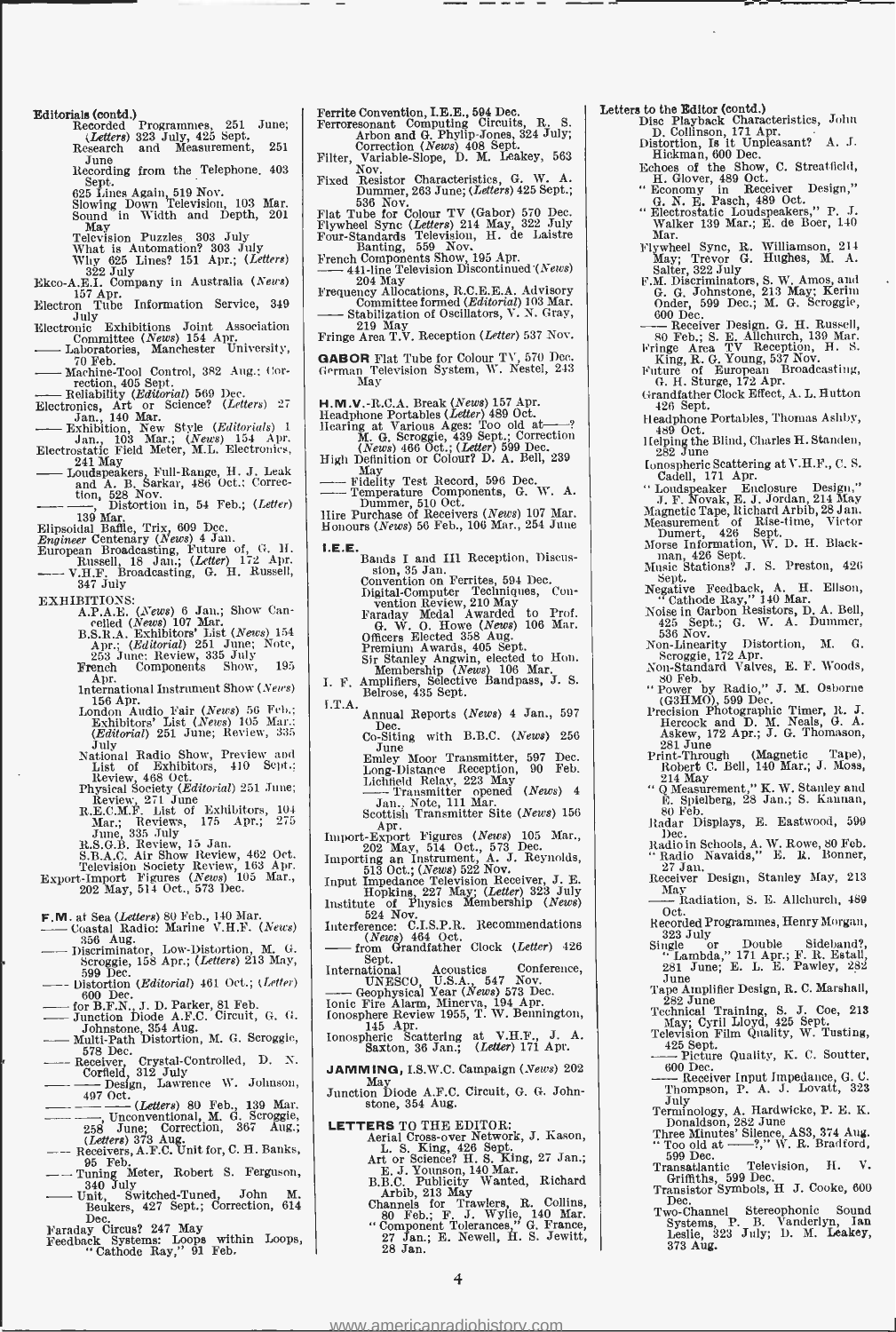Junction Diode A.F.C. Circuit, G. G. John-<br>stone, 354 Aug.<br>Low-Distortion F.M. Discriminator, M. G.<br>Scroggie, 158 Apr.; (Letters) 213 May,<br>599 Dec.

- 
- Magnetic Tape Amplifier, Arthur W. Wayne, 120 Mar.; Corrections, 196 Apr., 291 June
- Precision Photographic Timer, J. G.<br>Thomason, 71 Feb.; Correction, 119<br>Mar.; (Letters) 172 Apr., 281 June

- Selective Bandpass I.F. Amplifiers. J. S.<br>Betrose, 435 Sept. Unit, John M.<br>Beukers, 427 Sept.; Correction, 614<br>Dec.
- T.R.F. Receiver, Sensitive Three-Valve, H. E. Styles, 2 Jan., 182 Apr. Television Pattern Eliminator, Spencer West 307 July Transistor D.C. Amplifier, D. M. Neale and Francis Oakes, 529 Nov.; Correction, 572 Dec. The fra
- 
- 
- Regenerative Pocket Receiver, P. Tharma, 538 Nov. Transmitter -Receiver, Miniature, C. H. L. Edwards, 141 Mar. Two -Metre Transmitter- Convertor, G. P.
- 
- Anderson, 60 Feb.<br>
Upper-Sideband Television Receivers, Modi-<br>
Valve Voltmeter, Improved Slide-Back,<br>
Variable-Slope Filter, D. M. Leakey, 563 Nov.<br>
Variable-Slope Filter, D. M. Leakey, 563 Nov.

Wide-Range Audio Oscillator, R. William-<br> $\frac{1}{2}$  with  $\frac{508}{2}$  Oct.

Wobbulator, Simple, B. T. Gilling, 252 June

- EDUCATION AND TRAINING Amateur Exam. Results (News) 524 Nov. Apprenticeships for Graduates, 543 Nov.
- $B.B.C.$  Research Scholarships (News) 575
- E.M.I. College of Electronics (News) 256 June<br>Instructional Films on Waveguides, 196 Apr.<br>Manchester University Electronic Labora-<br>tories, 70 Feb.
- Mathematics, " Cathode Ray," 131 Mar.<br>Radio Men in Aviation, 96 Feb.
- 
- 
- 
- Servicing Certificates, R.T.E.B., 600 Dec.<br>Servicing Certificates, R.T.E.B., 240 May<br>Technical Man-Power, H.M.S.O. Report,<br>32 Jan.<br>- 32 Jan.<br>Tape Records for the Blind (*Letter*) 282<br>- June Difficulties (*Letter*) 213 May Technical Man-Power, H.M.S.O. Report<br>Technical Man-Power, H.M.S.O. Report.<br> $-2000$  June ecords for the Blind (*Letter*) 282<br> $-$  June ecords for the Blind (*Letters*) 213 May,<br> $425$  Sept.<br>Wall (25 Sept. Recite Dirichles 4.
- 
- Training Difficulties (Letters) 213 May, 425 Sept. Training Difficulties (Letters) 213 May, Wall Charts on Basic Principles of Radio, E.M.I. (News) 310 July

- 
- ELECTRONICS<br>
Art or Science? (Letters) 27 Jan., 140 Mar.<br>
Automatic Circuit Production, E.C.M.E.,<br>
23 Jan.<br>
Automation, What is it? (Editorial) 303 July<br>
Automation, What is it? (Editorial) 303 July<br>
ERNIE (Electronic Rand
- cator Equipment) 440 Sept.<br>
Flectronic Reliability (Editorial) 569 hec.<br>
Ferroresonant Computing Circuits, R. S.<br>
Arbon and G. Phylip-Jones, 324<br>
July, Correction (News) 408 Sept.<br>
Exhibition, New Style Electronics (Edito
- 
- 
- 
- 
- 
- 
- 
- 
- 
- 
- 
- Servo Tuning System, D. Smart, 369 Aug.<br>
Servo Tuning System, D. Smart, 369 Aug.<br>
Telephone Answering Machine, H. G. M.<br>
Spratt, 344 July<br>
Transistor D.C. Amplifier, D. M. Neale and<br>
Francis Oakes, 529 Nov.; Correction,<br>
5 572 Dec.<br>Digital Computers, I.E.E. Convention,

MANUFACTURERS' PRODUCTS<br>Aero Research " Araldite " Adhesive, 40 Jan.<br>Amplivox Lightweight Headset, 170 Apr.<br>B.T.-H. K10A Moving Coil Loudspeaker, 292 June

- 
- 
- Tuner, 241 May<br>British Communications Corp. " Paging "
- System, 316 July<br>Burne-Jones Super 90 Pick-up Arm, 119<br>Mar ; Correction, 172 Apr.<br>Champion Electric Printed Circuit Portable,<br> $125$  Mar.
- 
- 
- 
- Chapman Anderson Thermistor Ther-<br>
mometer, 372 Aug.<br>
Decca " True Motion " Radar, 585 Dec.<br>
E.M.I. "Automatic Machine-Tool Control, 68 Feb. (68 Feb. 118 Fectiver, 100 Apr.<br>
Receiver, 118 Mar.; Correction, 170 Apr.
- 
- G.E.C. Barium Titanate Transducers, 292<br>June : Personal " Portable " 200," 398<br>Aug. Iune<br>
Grundig "Personal" Portable "200," 398<br>
L.C.L High-Density Polythene (Alkathene),<br>
234 May
- 
- Kelvin Hughes Slotted Waveguide Aerial, 585 Dec.
- Lorenz Moving-Coil Loudspeakers, 241 May Lustraphone LD61 Moving-Coil Microphone,<br>517 Oct.<br>M.L. Electronics, Electrostatic Field Meter.
- 
- 
- 
- 241 May Mecolook Pield Retel,<br>Marcon Marine Audio Boulyment, 42 Jan.<br>Minerva Jonic Fire Alarm, 194 Apr.<br>Multitone Paging System, 520 Nov.<br>Murphy Mobile Radio MR 800 and MR 862,<br>Murray-Hill Cable-Marking Transfers, 40<br>Jan.
- 
- National Company of America N.C.300<br>Receiver, 98 Feb.
- 
- " Palnnt " Spring Nut, 144 Mar. Pam Transistor Receiver, 119 Mar. Permanent Magnet Association Alcomax
- 
- Philco Transistor Battery-Driven Record<br>Player, 381 Aug. Philips Novosonic Sound Installation, 118<br>Mar. Philot Model T854 Trawler Band Receiver,
- Pilot Model T854 Trawler Band Receiver, 119 Mar.
- Pye Marine Yachtsman's Echo Sounder, 130 Mar.
- Pye " Transistorized " Car Radio (News) 356 Aug.<br>
Redifon S.W. Transmitter-Receiver, 40 Jan.
- Staar Electronics Radio-Controlled Record<br>
Changer, 241 May<br>
Changer, 241 May<br>
Trix Elipsoidal Baffle, 609 Dec.<br>
Truvox Stereophonic Tape Recording Head,<br>
Changer Changer Changer Recording Head,
- Truvox Stereophonic Tape Recording Head, 558 Nov.
- Walker Record Friction Discs, 40 Jan. Winston Electronics Decade Oscillator, 292 June
- 

### ORGANIZATION

- 
- WHEAM ELECTORICS DECART CONSULTED THE CONSULTED AMARROR CONSULTED AND  $\frac{100 \text{ Na}}{100 \text{ Kshibitions}}$  (Editorials) 151 Apr.,  $\frac{251 \text{ Jun}}{1 \text{ m/s}}$
- 
- B.R.E.M.A. Council Members (News) 256 June at Damascus Fair (News) 308 July Receiver Sales Figures, 5 Jan., 58 Feb., (Graph) 130 Mar., 202 May, 346 July, 406 Sept. Brit.I.R.E. Council Elected (News) 575 Dec. Increased Membership (News) 524 Nov. Premium Awards, 609 Dec.
- 
- 
- B.V.A. Valve Price Agreements, 521 Nov.<br>Car Radio Licences Not Transferable (*News*)
- Colonial Broadcasting, John W. Murray, 551 Nov.
- 
- 
- 
- Decca-R.C.A. Agreement (News) 157 Apr.<br>Ekco-A.E.I. Company in Australia (News)<br>157 Apr.<br>Electronic Exhibitions Joint Association<br>Committee (News) 154 Apr.<br>European Broadcasting, Future of, G. H.<br>Russell, 18 Jan. (Letter) 1
- 
- Exhibition, New Style Electronics, (Editorials)<br>
1 Jan., 103 Mar.; (News) 154 Apr.<br>
F.M. at Sea (Letters) 80 Feb., 140 Mar.<br>
 Receiver Design (Letters) 80 Feb., 139<br>
Mar.<br>
Mar.
- 
- Faraday Circus? 247 May<br>H.M.V.-R.C.A. Break (News) 157 Apr. Hire Purchase of Receivers (News) 107 Mar.  $\begin{bmatrix} 1 & 0 & 0 \\ 0 & 1 & 0 \\ 0 & 0 & 1 \end{bmatrix}$

<www.americanradiohistory.com>

- Birmingham Sound Reproducers " Monarch " <br>
17.E.E. Convention, Digital-Computer Tech-<br>
368 Aug. 368 Aug. Brayhead (Ascot) Ltd. Television Turret May be Micers Elected, 358 Aug. niques, (News) 106 Mar.; Review, 210<br>May
	-
	-
	- $\frac{1}{\sqrt{100}}$  Officers Elected, 358 Aug.<br>Premium Awards, 405 Sept.<br>I.L.S. -S.B.A. Decision (News) 357 Aug.<br>I.T.A. Annual Reports, 4 Jan., 597 Dec.
	- Scottish Transmitter Site (News) 156
	- Apr. Importing an Instrument, A. J. Reynolds, 613 Oct.: (News) 622 Nov. Interference; C.I.S.P.R. Recommendations 464 Oct.
	- Import-Export Figures (*News*) 105 Mar., 202<br>May, 514 Oct., 573 Dec.<br>Licences, 5 Jan., 58 Feb., Graph, 108 Mar.,<br>155 Apr., 286 June, 204 May, 358 Aug.,<br>408 Sept., 466 Oct., 523 Nov., 575 Dec.<br>London Computer Group Formed (

London Computer Group Formed (News) 524<br>McMichael-Sobell Merger (News) 408 Sept.<br>Marconi-A.T. & E. Co-ordination (News) 157

Marine V.H.F. (News) 356 Aug.<br>
Marine V.H.F. (News) 356 Aug.<br>
Mobile Radio Committee's Second Report<br>
(News) 464 Oct.<br>
- Economy (Editorial) 1 Jan.

Oct.; (Letters) 489 Oct. News in Morse (News) 56 Feb. P.M.G.'s Certificate for Radio Officers, 507<br>Oct.

Frace Test Fees Increased (News) 156 Apr.<br>
Music (Broadcasting) Stations? (Letter) 426<br>
Sept.<br>
Sept.<br>
Mational Radio Show Preview and List of<br>
Exhibitors, 410 Sept.; Review, 468

Phonetic Alphabets Compared, 126 Mar.<br>
Physical Society Exhibition (Editorial) 251<br>
June; Review, 271 June; Correction<br>
(News) 310 July<br>
271 June; Correction<br>
R.C.E.E.A. Council Elected (News) 156 Apr.<br>
Frequency Planning

Radar Association: Change of Name? (News) 254 June Radio Amateur Emergency Network, (News) S.B.A.C. Air Show, Review, 462 Oct.;<br>(*Letter*) 599 Dec.

Siemens-Ediswan Fusion (News) 157 Apr.<br>Telephone Recording Legalities (*Editorial*)<br>403 Sept. Slowing Down, (*Editorial*) 103<br>Television, Slowing Down, (*Editorial*) 103

(*News*) 408 Sept. V. F. Broadcasting: B.B.C. Plans (*News*)<br>V.H.F. Broadcasting: B.B.C. Plans (*News*)<br>Valve Prices Reduced (*News*) 356 Aug.

Society Council Elected (News) 310 July U.S.S.R. Broadcasting, 379 Aug.; Correction

**PERSONALITIES**<br>
Addie, R. W., 155 Apr., Alsenstein, S. M., 155<br>
Apr., Allard, E., 464 Oct.; Allen, C. G.,<br>
523 Nov.; Anderson, John, 254 June;<br>
Angwin, Sir Stanley, 106 Mar., 309<br>
July, 522 Nov.; Appleton, Sir Edward,<br>
20

Nov.; Brewell, Sydney H., 203 May;<br>
Brinkley, J. R., 57 Feb.; Briggs, G. A., 465 Oct.; Browne, R. P., 407<br>
Sept.; Brunker, A. J., 523 Nov.;<br>
Bullard, Sir Edward C., 4 Jan.;<br>
Bullard, Sir Edward C., 4 Jan.;<br>
Burke, John D.,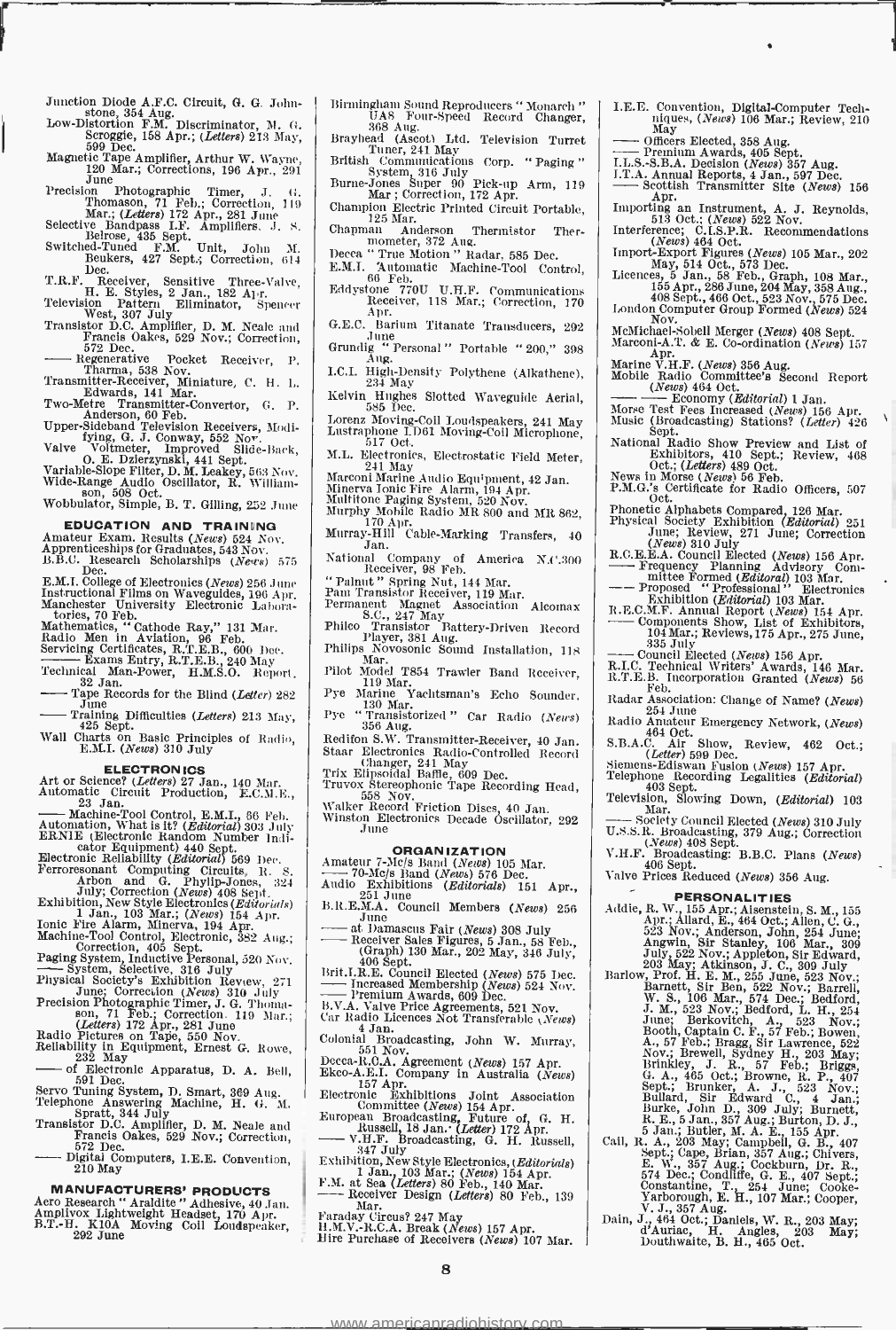## CLASSIFIED INDEX

(All entries except Books & Publications and Personalities also appear in the General Index.)

Aerial Cross-Over Network, L. S. King, 293<br>
June; (Letters) 426 Sept.<br>
V.H.F. Link, E.-W. Hemisphere, 3 Jan.<br>
Wide-Band Linear R.F. Amplifier, B. F. In

Actrial Unit, E. W. Hemisphere, 3 Jan.<br>
Vide-Band Linear R.F. Amplifier, 3 Jan.<br>
Wide-Band Linear R.F. Amplifier, B.F.<br>
Davies, 374 Aug., 446 Sept.<br>
— Television Aerials, M. G. O Leary, 288<br>
June

### BOOKS AND PUBLICATIONS

Abacs or Nomograms, A. Gfet, 399 Aug. An Approach to Modern Physics, E. N. da C. Andrade, 546 Nov.

An Introduction to Amateur Television Trans-<br>
mission, Michael Barlow, 440 Sept.<br>
Analysis of Bistable Multivibrator Operation,<br>
P. A. Neeteson, 590 Dec.<br>
Automatic Integrator for Determining the<br>
Mean Spherical Response o

- 
- 
- 
- 
- BRITISH STANDARDS<br>
Annual Report 1954-55, 66 Feb.<br>
Colour Codes for Connections in Radio<br>
and Allied Electronic Equipment,<br>
346 July<br>
Glossary of Terms Relating to Auto-<br>
matic Digital Computers, 66 Feb.<br>
manophone Records
- 
- 
- 
- Color Television Receiver Practices, Ed. by C. E. Dean, 399 Aug.
- 
- Colour Television Standards, Donald G. Radio, Vol.<br>
Finik, 104 Mar.<br>
Lineares—Teoria e Projecto de Antenas Lineares—Teoria e Projecto de Antenas Lineares—Teoria e Projecto de Antenas Rombicas, 30 Aug.<br>
Franands, 309 Aug.<br>
- 
- 
- 
- 

- Electronic and Radio Engineering, F. E.<br>Electronic and Radio Engineering, F. E.<br>Hertronic Computers, 66 Feb.<br>Electronic Computers, Ed. by T. E. Ivall,<br>Measurements and Measuring In-<br>struments, F. G. Spreadbury, 346 July<br>Me
- struments, F. G. Spreadbury, 346 July<br>
Elements of Pulse Circuits, F. J. M. Farley,<br>
590 Aug.<br>
Frequency-Modulated Radio, K. R. Sturley, S6<br>
590 Dec.<br>
Frequency Modulation, L. B. Arguimbau and
- 
- 
- 
- 
- - R. D. Stuart, 5i 0 Dec. Engineering, Christopher E. Tibbs and G. G. Johnstone, 546 Nov. -- Receivers, J. D. Jones, 590 Dec. From Microphone to Ear, G. Slot, 546 Nov. Fundamentals of Television Engineering, Glenn M. Glasford, 168 Apr. Germanium Diodes, S. D. Boon, 298 June Guide to Broadcasting Stations 1956 /57,
- Germanium Diodes, S. D. Boon, 298 June<br>
Guide to Broadcasting Stations 1956/57,<br>
409 Sept.<br>
Hi-Fi for Pleasure, Burnett James, 17 Jan.<br>
 Loudspeakers and Enclosures, A. B.<br>
Cohen, 546 Nov.<br>
 Meanual C. Hoefler 346 July
- 
- Hi-Fi for Pleasure, Burnett James, 17 Jan. B.<br>
 Loudspeakers and Enclosures, A. B.<br>
 Manual, D. C. Hoefier, 346 July<br>
 Manual, D. C. Hoefier, 346 July<br>
 Year Book (1956), Ed. by Miles Henlow, 298 June
- 

- 
- Publications and Personalities also appear in<br>
High Fidelity Circuit Design, N. H. Crow-<br>
hurst and G. F. Cooper, 346 July<br>  $\longrightarrow$  The Why and How for Amateurs,<br>  $G$ . A. Briggs, 298 June<br>
Informationstheorie, 546 Nov.<br>
Intr
- 
- 
- Weber, 590 Dec.<br>MK Buizen Handbook, 399 Aug.
- 
- 
- Magnetic Recording Handbook, R. E. B.<br>
Maintaining Hi Fi Equipment, Joseph Marshall, 399 Aug.<br>
Maintaining Hi Fi Equipment, Joseph Mandl's Television Servicing, M. Mandl, 546 Nov.<br>
Marine Radar, D. G. Lang, 590 Dec.<br>
Mecha
- 
- 
- 
- 
- 
- Mechanical Design for Electronic Engiueers,<br>
Mechanical Design for Electronic Engiueers,<br>
Retal Industry Handbook and Directory<br>
Franker Handbook and Directory<br>
Transfer between Palladium and Silver<br>
Transfer between Palla
	-
- 
- 
- 
- Proceedings of the XIth General Assembly<br>
of the International Scientific Radio<br>
Union—The Hague, 1954, Vol. X,<br>
No. 3, 17 Jan.<br>
Public Address and Sound Distribution Hand-<br>
book, Ed. by Alex. J. Walker, 399<br>
Aug.<br>  $\begin{bmatrix}\$
- 
- R.S.G.B. Amateur Radio Call Book, 17 Jan. (1986)<br>Radio, Vol. 3, J. D., Tucker and D. F. (1986) - Wilkinson, 546 Nov.
- 
- Amateur Operators' Handbook, 104 Mar. Amateur's Handbook, A.R.R.L., 196 Mar.<br>Amateur's Handbook, A.R.R.L., 196<br>Apr.<br>Electronics, Samuel Seely, 399 Aug.<br>Philatelia, Herbert Rosen (News) 311<br>July
- 
- Amateurs Handbook, Historics, Samuel Scely, 399 Aug.<br>
 Electronics, Samuel Scely, 399 Aug.<br>
 July<br>
 Receiver Circuits Handbook, E. M.<br>
Squire 298 June<br>
 Squire 298 June<br>
 Squire 298 June The 1988 June 1955 D.S.I.R., 546 Nov. - Servicing: Vol. 1-Blectrotechnology, G. N. Patchett, 546 Nov. - Servicing: Vol. 1-Blectrotechnology, G. N. Patchett, 546 Nov. - Pocket Book, Ed. by E. Molloy and J.P. Hawker, 298 Jun
- 
- 
- Servicing: Vol. 1—Electrotechnology,<br>
G. N. Patchett, 546 Nov.<br>
and J. P. Hawker, 298 June<br>
Palve Data, 409 Sept.<br>
Repairing Record Changers, Eugene Ecklund,<br>
17 Jan.
- 
- Reproducing Equipment for Fine Groove Records, G. V. Buckley and others,
- 104 Mar.
- 
- S.I.M.A. Directory 1956 (*News*) 310 July<br>Services' Textbook of Radio: Vol. 3—Electorics, J. Thomson, 168 Apr.<br>Servicing Record Changers, Harry Milcaf,<br>405 Sept.<br>Solution of Problems in Telecommunications,<br>C. S. Henson, 39
- 
- Stable Synchronous Detector for Audio-<br>Frequency Measurements, P. G. Kendall, 346 July
- 
- Studien über einkreisige Schwingungssysteme<br>mit zeitlich veränderlichen Elementen,<br>B. R. Gloor, 399 Aug.<br>Studien über Traveling -Wave Tubes, Dr.<br>Gerhard E. Weibel, 405 Sept.<br>Television and Radar Encyclopaedia, Ed. by B. K. Guior, 399 Aug.<br>
The Cenhard E. Weibel, 405 Sept.<br>
Genhard E. Weibel, 405 Sept.<br>
Certain and Radar Encyclopaedia, Ed. by<br>
W. MacLanachan, 298 June<br>
W. MacLanachan, 298 June<br>
W. MacLanachan, 298 June<br>
The Engineering,
- 
- 
- 
- 
- 
- $\overline{\mathbf{z}}$

americanradiohistory

- In the General Index.)<br>Transistors I, R.C.A., 590 Dec.<br>— in Radio and Television, Milton S.<br>V.U. V. Ware, 405 Sept.
- 
- 
- V.H.F. Television Tuners, D. H. Fisher,<br>590 Dec.<br>V.T.V.M., Rhys Samuel, 346 July<br>Visibility of Noise in Television, R. D. A<br>Maurice, M. Gilbert, G. F. Newell, and<br>Maurice, M. Gilbert, G. F. Newell, and
- J. G. Spencer, 17 Jan.<br>Wireless Servicing Manual, W. T. Cocking<br>"Wireless World " Diary, 528 Nov.<br>"Wireless World " Diary, 528 Nov.
- World Radio Handbook 1956, Edited by O. Lund Johansen, 66 Feb.
- 

- **CIRCUITRY**<br>
Component Tolerances (Letters) 27 Jau.<br>
D.C. Stability of Transistor Circuits, Francis<br>
Dip Soldering, H. G. Manfield, 304 July<br>
Dip Soldering, H. G. Manfield, 304 July<br>
Domestic Receiver Design, Lewtence W. J
- 
- 
- 497 Oct. Frequency Stabilization of Oscillators, V. N.
- Gray, 219 May<br>Strain at Work, " Cathode Ray,"<br>Nyquist Diagram at Work, " Cathode Ray,"<br>Loops Within Loops, " Cathode Ray," 91 Loops Within Loops, "Cathode Ray," 91<br>
"Person, Peb.<br>
"Personal" Portable, New Design, 398 Aug.<br>
Pie-Tea, "Cathode Ray," 503 Oct.<br>
Receiver Design (Letter) 213 May<br>
Tetrodes with Screen Feedback, 24 Jan.<br>
Transistor D.C. A

Operating Conditions, W. T. Cocking,

 $R_{\text{R}}$ . Amplifiers, D. D. Jones, 494 Oct., 544 Nov. - Operating Conditions, W. T. Cocking,<br>
109 Mar.<br>
R.F. Amplifiers, D. D. Jones, 494 Oct.,<br>
544 Nov.<br>
544 Nov.<br>
- Super-Regenerative Circuits, D. F.<br>
Page, 606 Dec.

**COMPONENTS**<br>Automatic Circuit Production, E.C.M.E., 23

rage, 600 Dec.<br>
Automatic Circuit Production, E.C.M.E., 23<br>
— Wiring Machine, 126 Mar.<br>
Capacitor, Solid "Electrolytic," 488 Oct.<br>
Component Tolerances" (*Letters*) 27 Jan.<br>
Dip Soldering, H. G. Manfield, 304 July<br>
Exhibit

Dummer, 263 June; (Letters) 425 Sept.,<br>
1586 Nov.<br>
French Components Show 195 Apr.<br>
High-Temperature Components, G. W. A.<br>
Low-Voltage Stabilization, 70 Feb.<br>
Noise and Probability Theory, "Cathode<br>
Ray," 235 May, 266 June

Wafer Cells (Dry Battery) R. W. Hallows, 341 July

**DESIGN**<br>A.F.C. Unit for F.M. Receivers, C. H. Banks,<br>95 Feb.

Aerial Cross-Over Network, L. S. King, 293<br>
Andio-Frequency Resports. L. S. King, 293<br>
June; (Letters) 426 Sept. Bosnes Measurements,<br>
O. E. Dzierzynski, 610 Dec.<br>
Dietzvarski, 134 Mar., 221 May<br>
Dietzvarski, 134 Mar., 221

- 572 Dec.

- 109 Mar.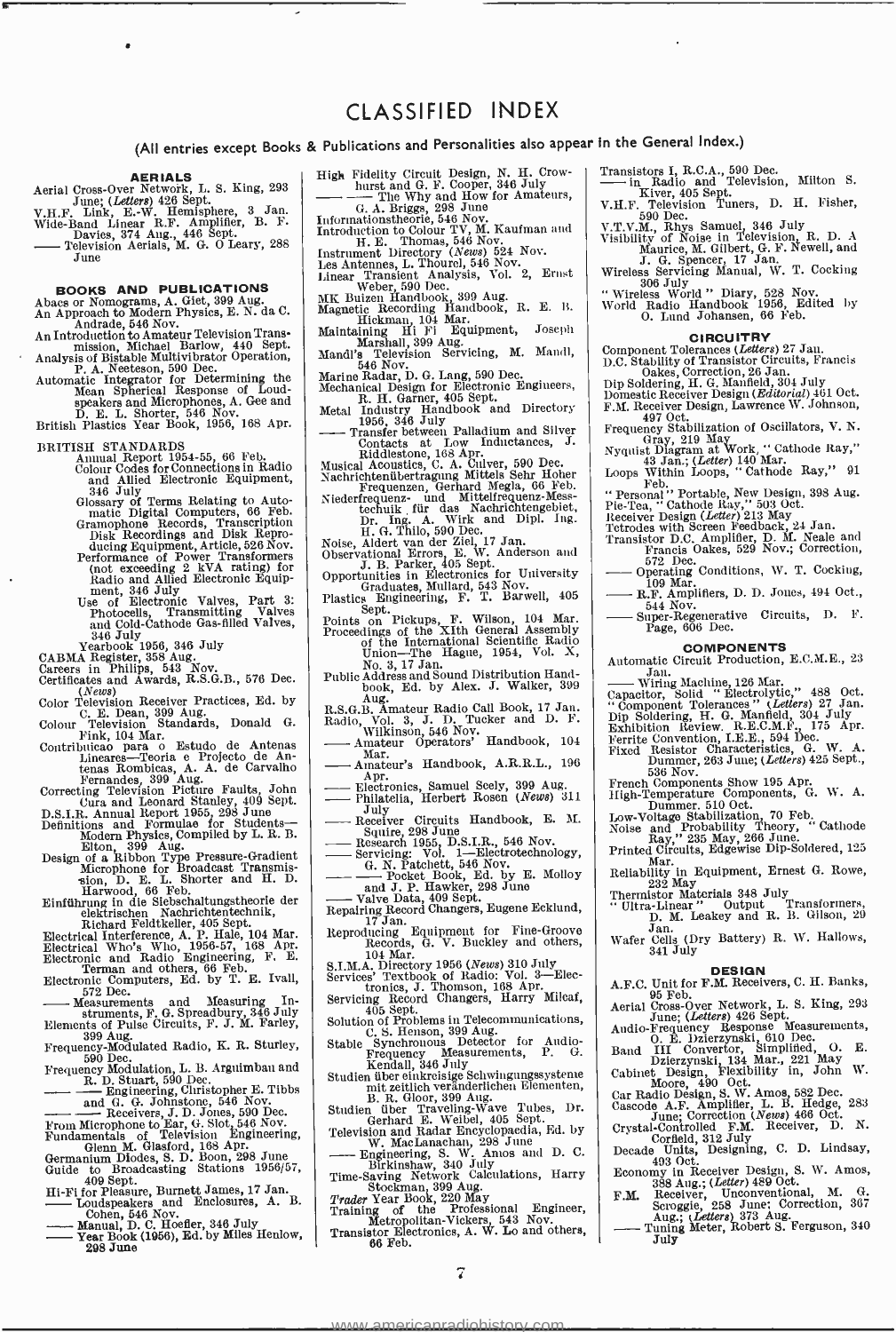- Switched-Tuned F.M. Unit, John[M. Beukers, 427 Sept.; Correction, 614 Dec.
- Switch-Tuning: Receiver Design (Letter)<br>213 May
- 
- T.E.M.A. Annual Report (News) 624 Nov, T.R.F. Receiver, Sensitive Three-Valve, H. E. Styles, 2 Jan., 182 Apr. Television Receivers, Modifying, G. J. 552 Nov. Theorem Conway', Receiver Conway', Receiver Conway', Receiver Co

- 
- The Evision Receivers, Modifying, G. J.<br>
Conway; 552 Nov.<br>
Conway; 552 Nov.<br>
TV Receiver Radiation (Letter) 489 Oct.<br>
The Amplifier Design (Letter) 282 June<br>
Recording Head, Truvox Stereophonic,<br>
558 Nov.<br>
Sa Lecture of Pa Exercity Radiation (Letter) 489 Oct.<br>
Amplifier Design (Letter) 282 June<br>
Recording Head, Truvox Stereophonic,<br>
558 Nov.<br>
558 Nov.<br>
1ical Man-Power, H.M.S.O. Report,
- of Radio Pictures, 550 Nov.
- Technical Man-Power, H.M.S. Steelephonne,<br>
Technical Man-Power, H.M.S.O. Report,<br>
32 Jan.<br>
32 Jan.<br>
232 June Difficulties (Letter)<br>
232 June Difficulties (Letter)<br>
232 June Difficulties (Letter) Technical Man-Power, H.M.S.O. Report,<br>  $\frac{32}{240}$ .<br>
Tape Records for the Blind (*Letter*)<br>  $\frac{282}{100}$  Difficulties (*Letter*) 213 May,<br>  $\frac{425}{25}$  Sept.<br>
Telegas by Neutralian System Form Form and Contract the Blog
- 
- Training Difficulties (Letter) 213 May,<br>
425 Sept. Telegee Air Navigation System, D. A.<br>
Telegee Air Navigation System, D. A.
- Telegee Air Navigation System, D. A. Levell, 41 Jan.<br>Telephone Answering Machine, H. G. M. Spratt, 344 July<br>-- Spratt, 344 July Recording Legalities (Editorial) 403<br>Telephone (Anglunia Synthesis (201 June 1991)
- Sept. Telephony, " Analysis- Synthesis," 291 June Telephony, "Ar U.H.F., 169 Apr. In Sept.<br>
Telephony, "Analysis-Synthesis," 291 June<br>
Television at U.H.F., 169 Apr.<br>
- In Switzerland, 33 Jan.<br>
- on Tape: Ampex Equipment (News)<br>
308 July<br>
- Pattern Eliminator, Spencer-Wes
- 
- 
- 
- 
- Receiver Input Impedance, J. E. Ficture Quality, 367 Aug.; (Letter)<br>
600 Dec.<br>
Hopkins 227 May,; (Letter) 323 July<br>
Signal Recording, W. Woods-Hill, 127<br>
Signal Recording, W. Woods-Hill, 127<br>
Mar.<br>
Society:<br>
Council Elected (News) 310 July<br>
"Quarent of
- 
- Society:<br>
Council Elected (News) 310 July<br>
Council Elected (News) 310 July<br>
"Development of 21-in Colour Tele-<br>
visitom Receiver", Lecture, 112 Mar.,<br>
138 Apr.<br>
"Kew Ficture Tube" (Gabor), Lecture, 570 Dec.<br>
"New Ficture T
	-
	-
- 
- 
- 
- 
- Feminology (Leaders) 282 Julie 1989 Dec.<br>
Tesla Centenary; Power by Radio (Editorial)<br>
[10 Nov.; (Ledter) 599 Dec.<br>
Thermistor Materials, 348 July<br>
——Thermometer, Chapman Anderson, 372<br>
Timer, Precision Photographic, J. G.
- 
- (Letters) 172 Apr., 281 June Tolerances, Component, (Letters) 27 Jan.
- Transatlantic Television (News) 576 Dec.;<br>(Letter) 599 Dec. (Letter) 699 Dec. Transatlantic Television (News) 576 Dec.;<br>
Transistor Battery-Driven Record Player,<br>
Philco, 381 Aug.<br>
— Circuits, D.C. Stability of, Francis<br>
Calces, Correction, 26 Jan.<br>
D.C. Annulfier D.M Neals and Francis
- Translator Battery-Driven Record Player,<br>
Philco, 381 Aug.<br>
Cricuits, D.C. Stability of, Francis<br>
Cakes, Correction, 26 Jan.<br>
D.C. Amplifier, D.M. Neale and Francis<br>
Oakes, 529 Nov.; Correction, 572
- 
- Oakes, 529 Nov.; Correction, 572<br>
Dec.<br>
Transistor Data Confusion, "Cathode Ray,"<br>
554 Nov., 601 Dec.<br>
 Digital Computers, I.E.E. Conven-<br>
tion, 210 May<br>
 (Graphical) Symbols (*Letter*) 600 Dec.
- 
- Operating Conditions, W. T. Cocking, 109 Mar.
- 
- Amplifiers, D. D. Jones, 494<br>
Oct., 544 Nov.<br>
Regenerative Receiver, Pam, 119 Mar.<br>
Regenerative Receiver, Pocket, P.<br>
Tharma, 538 Nov.<br>
Super-Regenerative Circuits, D. F.<br>
Super-Regenerative Circuits, D. F.<br>
"Transistoriz
- 
- 
- 356 Aug.<br>
Transistors, " Cathode Ray," 449 Sept.<br>
Transducers, G.E.C. Barium Titanate, 292
- June Transmitter -Receiver, Miniature, C. H. L. Transistors, G.E.C. Barium Titanate,<br>Transiducers, G.E.C. Barium Titanate,<br>Transmitter-Receiver, Miniature, C. H.<br>
Edwards, 141 Mar.<br>
Redifion S.W., 40 Jan.<br>Trawler, Band Receiver, Pilot T851,
- Trawler Band Receiver, Pilot T851, 119 Mar.
- 
- Tropospheric Scatter Propagation, J. A.<br>
Saxton, 587 Dec.<br>
"True Motion " Marine Radar, 585 Dec.<br>
Tuning Meter, F.M., Robert S. Ferguson,
- 
- 3400 Maxton, S87 Dec.<br>
"True Motion" Marine Radar, 585 Dec.<br>
Tuning Meter, F.M., Robert S. Ferguson,<br>
340 July<br>
Turret Tuner, Brayhead Television, 241<br>
May<br>
Two-Channel Stereophonic Sound Systems,<br>
F. H. Brittain and D.
- May, 331 July; (Letters) 323 July; (Letters) 323 July; (Letters) 323 July; (Letters) 323 July; (Letters) 323 July; (Letters) 323 July; (Letters) 323 July; (Letters) 323 July; (Letters) 323 July; (Letters) 323 July; (Letter
- Anderson, 60 Feb.
- U.H.F. Communications Receiver, Eddy-<br>stone 77OU, 118 Mar.; Correction,<br>U.S.S.R. Broadcasting, 379 Aug.; Correc-
- 
- tion (News) 408 Sept. Ultra -Linear Amplifiers (Letter) 426 Sept. " Ultra- Linear " Circuit Tetrodes with - Screen Feedback, 24 Jan.
- Output Transformers, D. M. Leakey and R. B. Gilson, 29 Jan.
- UNBIASED, by " Free Grid," 52 Jan., 102 Feb., 150 Mar., 200 Apr., <sup>250</sup> May, 302 June, 352 July, 402 Aug., 460 Sept., 518 Oct., 568 Nov., 618 Dec.
- Underwater Television (Letter) 537 Nov.<br>Upper-Sideband Television Receivers, Modi-<br>fying, G. J. Conway, 552 Nov.
- V.H.F. at Sea (Letters) 80 Feb.; [140 Mar.<br>--- at Sea, Capt. F. J. Wylie, 193 Apr.<br>---- Broadcasting: B.B.C. Plans (News) 406 **V.H.F.** at Sea (Letters) 80 Feb.; [140 Mar.<br>
at Sea, Capt. F. J. Wylie, 193 Apr.<br>
Broadcasting: B.B.C. Plans (News) 406-<br>
Sept.<br>
<u>Bropean, G. H. Russell, 347 July</u><br>
<u>Cletter) 426</u> Sept.<br>
(Letter) 426 Sept.<br> **D. H. Russel**
- $\frac{\text{Set}}{\text{Set}}$ . European, G. H. Russell, 347 July<br>
Progress (Editorial) 353 Aug.;<br>
Progress (Editorial) 353 Aug.;<br>
Propagation, Abnormal, A. H. Hooper,<br>
295 June
- 
- 
- 
- 295 June<br>
 Long-Range Communication, T.W.B.,<br>
262 June<br>
 Receiver Response, Wrotham Tests<br>
(News) 522 Nov.<br>
 Reduced Channel Mobile Radio, J. R.<br>
Humphreys, 481 Oct.<br>
Valve Prices Reduced (News) 356 Aug.<br>
Valve Prices R
- 
- Dzierzynski, 441 Sept.<br>Variable-Slope Filter, D. M. Leakey, 563 Nov.<br>Voltage Coincidence Oscilloscope, R. J. D.<br>Reeves, 85 Feb.
- WAFER Cells (Dry Battery) R. W. Hallows, 341 July
- Wall Charts on Basic Principles of Radio, E.M.I. (News) 310 July
- Waveguides, Intructional Films on, 196 Apr. Wavemeter Calibration, Automatic, D. P. Thurnell, 533 Nov.; Correction, 586 Dec.
	-
- Wave Propagation: Paris International Symposium, 614 Dec. Wide -Band Linear R.F. Amplifier, B. F..
- Wave Propagation: Paris Internat<br>
Symposium, 614 Dec.<br>
Wide-Band Linear R.F. Amplifier, F<br>
Davies, 374 Aug., 446 Sept.<br>
 System for Colour TV (Edit.<br>
519 Nov.
- System for Colour TV (*Editorial*)<br>519 Nov.<br>Colour TV (*Editorial*)<br>Colleary, 288 June
- Wide -Range Audio Oscillator, R. Williamson, 508 Oct.
- 
- Wired -in Valves, E. G. Rowe, 455 Sept. Wobbulator, Simple, B. T. Gilling, 252 June
- WORLD OF WIRELESS, 4 Jan., 56 Feb., 105 Mar., 154 Apr., 202 May, 254 June, 308 July, 356 Aug., 406 Sept., 464 Oct., 522 Nov., 573 Dec.<br>
"Wow "and " Flutter " Measurement, R. G. Wicker, 97 Feb.
- 
- Wrotham Standard Frequency Tests (News) 522 Nov.

YACHTSMAN'S Echo Sounder, Pye Marine 130 Mar.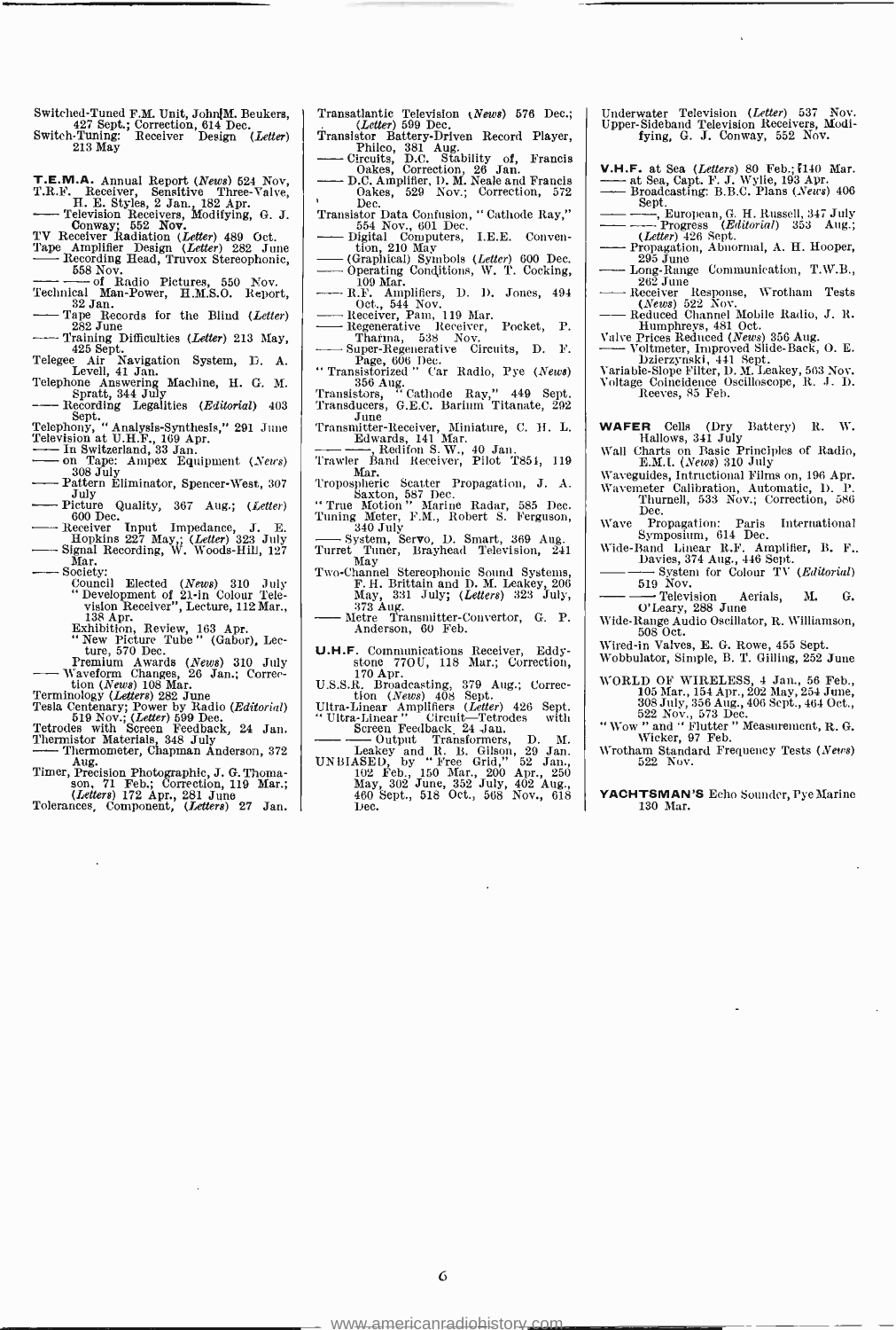Letters to the Editor (contd.)

- Ultra-Linear Amplifiers, W. Grant, 426 Sept. 426 Sept. Unconventional F.M. Receiver, L. D.
- Stuart; David Deacon, M. G. Scroggie, 373 Aug. Underwater Television, B. A. Horlock,
- $537$  Nov.  $925$  Lines? Robert Renwick,<br> $322$  July, 536 Nov.; W. Jones, 322<br>July, Mariano Mataix, W.T.C.,<br>R. E. Colville, 536 Nov.<br>Elience Figures, 5 Jan., 58 Feb., (Graph),<br>Idence Har, 155 Apr., 204 May, 256<br>June, 358 Au
- 
- 

- (News) 4 Jan. (News) 4 Jan. (1988)<br>
Lightweight Headset, Amplivox, 170 Apr.<br>
London Computer Group Formed (News),<br>
Long-Distance I.T.A. Reception, 90 Feb. (1988)
- 
- 
- 
- Loops Range on V.H.F., T.W.B., 262 June<br>
Loops within Loops, "Cathode Ray," 91<br>
Feb.<br>
Coil, 292 June<br>
Eb. (Letters) 214 May.<br>
 Enclosure Design, E. J. Jordan, 8 Jan.,<br>
75 Feb.; (Letters) 214 May.<br>
1920

Enclosure Design, E. J. Jordan, 8 Jan., 75 Feb.; (Letters) 214 May. Loudspeakers, Distortion in, 54 Feb.;

- $\frac{L}{L}$ <br>  $\frac{L}{L}$   $\frac{L}{L}$   $\frac{L}{L}$   $\frac{L}{L}$   $\frac{L}{L}$   $\frac{L}{L}$   $\frac{L}{L}$   $\frac{L}{L}$   $\frac{L}{L}$   $\frac{L}{L}$   $\frac{L}{L}$   $\frac{L}{L}$   $\frac{L}{L}$   $\frac{L}{L}$   $\frac{L}{L}$   $\frac{L}{L}$   $\frac{L}{L}$   $\frac{L}{L}$   $\frac{L}{L}$   $\frac{L}{L}$   $\frac{L}{L}$  - 528 Nov.
- ----, Lorenz, 241 May<br>Low-Distortion F.M. Discriminator, M. G. Scroggie, 158 Apr.; (*Letters*) 213 May,<br>599 Dec.<br>Low-Voltage Stabilization, 70 Feb.
- 

- McMICHAEL-Sobell Merger (News) 408 Sept.<br>Magnetic Tape (Letters) 28 Jan., 140 Mar.,
- 
- Magnetic Tape (*Letters*) 28 Jan., 140 Mar., Sept.<br>
Magnetic Tape (*Letters*) 28 Jan., 140 Mar., 20<br>  $\frac{214 \text{ May}}{\text{Marx}}$  Corrections, 196 Apr., 291 June<br>  $\frac{214 \text{ May}}{\text{Marx}}$  Corrections, 196 Apr., 291 June<br>  $\frac{214 \text{ May}}{\text{$
- 

- Marconi-A.T. & E. Co-ordination (News) 157<br>
Apr. dpr. declieration (News) 157<br>
Marine Audio Equipment, 42 Jan.<br>
Marine Audio Telephone Service Proposals,<br>
Capt. F. J. Wille, 193 Apr.<br>
Mathematics, "Calhode Ray," 131 Mar.<br>
- 
- 
- 
- Miniature Transmitter- Receiver, C. H. L. Edwards, 141 Mar.<br>Mobile Radio Channel Spacing (News) 464
- - Oct. ENWARDS, 191 *Ham*<br>
e Radio Channel Spacing (*News*) 464<br>
Oct.<br>
Development, J. R. Humphreys,<br>
481 Oct.<br>
Economy (*Editorial*) 1 Jan.<br>
7. Murphy MR800 and MR862,
- 481 Oct.<br>
 Economy (Editorial) 1 Jan.<br>
 Murphy MR800 and MR862,
- 
- Monitoring Sound Broadcast Programmes,<br>
T. Somerville, 228 May<br>
More Lines instead of Colour? D. A. Bell,<br>
239 May<br>
239 May
- 
- 
- 
- More Infess instead of Colour? D. A. Bell,<br>
239 May<br>
Infess Information (Letter) 426 Sept.<br>
--- Test Fees Increased (News) 156 Apr.<br>
Mullard Radio Astronomy Observatory<br>
(News) 309 July<br>
Multi-Channel Raster Oscilloscope,
- 
- Music (Broadcasting) Stations? (Letter) 426 Sept.
- 
- N.B.S. Valve Data Information Service, 349 July National Radio Show, Preview and List of Exhibitors, 410 Sept., Review, <sup>468</sup>
- 
- 
- 
- 
- Controller (Letters) 489 Oct.<br>
Yavaids, Radio, (Letters) 489 Oct.<br>
Navaids, Radio, (Letters) 489 Oct.<br>
News in Morse (News) 56 Feb.<br>
Noise and Probability Theory, "Cathode Ray," 235 May, 266 June<br>
Non-Linearity Distortion
- OBITUARY: Bainbridge -Bell, L. H. 408 Sept.; Baker, G. T., 575 Dec.; Bark hausen, Dr. 09 July' Davies, J. E., 309 July; Heinrich, Dunn, Roland

Obituary (contd.)<br>
Harris, 523 Nov.; Ferguson, W. A.,<br>
166 Oct.; Hammett, Maurice G.,<br>
255 June; Hunter, P. V., 574 Dec.;<br>
Jones, Maurice, C., 523 Nov.; Kift,<br>
A. A., 5 Jan.; MacLanachan, W.,<br>
466 Oct.; Megaw, Dr. Eric C.

Oscillator, Wide -Range Audio, R. William- son, 508 Oct. Oscillator, Winston Electronics Decade, 292

- 
- June Oscillators, Frequency Stabilization of, V. N. Gray, 219 May Oscilloscope, Voltage Coincidence, R. J. D. Reeves, 85 Feb. Output Transformers, U. L., D. M. Leakey and R. B. Gilson, 29 Jan.
- 
- 
- PAGING System, Inductive Personal, 520
- Nov. Selective, 316 July Permanent Magnet Material " Alcomax I<br>Permanent Magnet Material " Alcomax I<br>" Personal " Portable, New Design, 398 Aug.
- Phase Shift and Sound Quality, J. Moir,<br>Phase Shift and Sound Quality, J. Moir,<br>165 Apr.
- $\begin{tabular}{l l l l} \textbf{165 Apr.} & \textbf{166 Apr.} & \textbf{1679 MP.} & \textbf{168.} & \textbf{169.} & \textbf{169.} & \textbf{169.} & \textbf{169.} & \textbf{169.} & \textbf{169.} & \textbf{169.} & \textbf{169.} & \textbf{169.} & \textbf{169.} & \textbf{169.} & \textbf{169.} & \textbf{169.} & \textbf{169.} & \textbf{169.} & \textbf{169.} & \textbf{1$
- 
- 
- 
- 538 Nov.<br>
Polythene, I.C.I. High Density, 234 May<br>
Portables, Need for Headphone (Letter),
- 489 Oct. Power by Radio (Editorial) 519 Nov.; (Letter) 599 Dec. Power Supply, Continuity of, 521 Nov.
- 
- 
- " Precipitation Static," 343 July Precision Photographic Timer, J. G. Thomason, 71 Feb.: Correction, 119 Mar.; (Letters) 172 Apr. 281 June Premium Bonds: Picking the Winners, <sup>440</sup>
- Sept. Pressurized Valve Factory, Hivac, 387
- Aug.<br>Printed Circuit Portable, Champion Electric, Pressurized Valve<br>Printed Valve<br>Printed Circuit Porta<br>125 Mar.<br>—— Circuits, Dip<br>Manfield, 304<br>Edgards
- 
- 
- Circuits, Dip Soldering for, H. G. Manfleld, 304 July Edgewise Dip -Soldered, 125 Mar. Print -Through Magnetic Tape (Letters) 28 Jan., 140 Mar., 214 May Pulse -Counter Discriminator: F.M. Receiver, M. G. Scroggie, 258 June; Correction. 367 Aug.: (Letters) 373 Aug.
- Q MEASUREMENT (Letters) 28 Jan., 80 Feb.
- 
- R.C.E.E.A.: Council Elected (News) 156 Apr. Frequency Planning Advisory Com-<br>
Frequency Planning Advisory Com-<br>
mittee Formed (Editorial) 103 Mar.<br>
Proposed "Professional" Electronics<br>
Exhibition (Editorial) 103 Mar.; (New
- R.E.C.M.F.: Apr.
- Annual Report (News) 154 Apr.<br>
Components Show, List of Exhibitors,<br>
104 Mar.; Reviews, 175 Apr., 275<br>
June, 335 July<br>
R.F. Amplifier, Wide-Band Linear, B. F.<br>
R.F. Amplifier, Wide-Band Linear, B. F.
- 
- 
- June, 335 July<br>
June, 335 July<br>
R.F. Amplifier, Wide-Band Linear, B. F.<br>
R.F. Amplifiers, Transistor, D. D. Jones,<br>
2041 Oct., 544 Nov.<br>
494 Oct., 544 Nov.<br>
494 Oct., 544 Nov.<br>
R.I.C. Technical Writers' Awards, 146 Mar.<br>
R R.S.G.B.: Amateur Emergency Network (News)
	- 464 Oct.<br>
	Amateur 7-Mc/s Band (News) 105<br>
	Mar.
	- Exhibition Review, 15 Jan. Membership (News) 6 Jan.

www.americanradiohistory

R.T.E.B.: Incorporation Granted (News) 56 Incorporation Granted (News) 56<br>Feb. 6 He is 200 Feb. Servicing Certificates, 600 Dec.<br>Servicing Exams. Entry, 240 May

5

- Radar Association:<br>
Change of Name? (*News*) 254 June<br>
"Radar Guided Missiles "--Paper,<br>
<sup>27</sup> Feb Radar Association:<br>
Change of Name? (News) 254 June<br>
"Radar Guided Missiles"—Paper,<br>
67 Feb.<br>
Reliability (Editorial) 569 Dec.<br>
Radio-Astronomy Observatory, Mullard,<br>
Radio-Astronomy Observatory, Mullard,
- Reliability (*Baltionia)*<br>- Reliability (*Nationial*) 569 De<br>Radio-Astronomy Observatory,<br>- Men in Aviation, 96 Feb.<br>- Navaids (*Letter*), 97 Jan.<br>- Navaids (*Letter*), 97 Jan. Railo-Astronomy Observatory, Mullard,<br>
(News) 309 July<br>
-- Men in Aviation, 96 Feb.<br>
--- Mavaids (Letter), 27 Jan.<br>
---- Officers' Examinations, 507 Oct.<br>
---- Pictures on Tape, 550 Nov.<br>
----- Telephony Origins, 265 June
	-
- 
- 
- 
- RANDOM RADIATIONS, by " Diallist,"<br>50 Jan., 100 Feb., 148 Mar., 198 Apr.,<br>248 May, 300 June, 350 July, 400<br>Aug., 458 Sept., 516 Oct., 566 Nov.,  $616$  Dec. 248 May, 300 June, 350 July, 400<br>
Aug. 458 Sept., 516 Oct., 566 Nov.,<br>
ceiver Design (Letter) 213 May<br>
Receiver Design (Letter) 213 May<br>
130 Mar., 202 May, 346 July, 406<br>
Record Changer, B.S.R. "Monarch " 4-speed<br>
Sept.
- 
- 
- - 368 Aug. Staar Electronics Radio Controlled <sup>1368</sup> Aug.<br>
241 May Staar Electronics Radio-Controlled<br>
241 May<br>
Friction Discs, Richard Walker, 40
- 
- ---Player, Philco Transistor Battery-<br>Driven, 381 Aug.<br>Recorded Programmes (Television) (*Editorial*)
- 251 June; (Letters) 323 July, 425<br>Sept.<br>Regenerative Pocket Transistor Receiver,
- P. Tharma, 538 Nov. Reliability in Equipment, Ernest G. Rowe, Regenerative Pocket Transistor Receiver,<br>
P. Tharma, 538 Nov.<br>
232 May of Electronic Apparatus, D. A. Bell,<br>
232 May of Electronic Apparatus, D. A. Bell,<br>
Dec. 591 Dec. tion<sup>9</sup> Value Price Agree
- 
- 591 Dec.<br>Restrictive Practice? Valve Price Agree-
- ments, 521 Nov.<br>
Rise-Time Measurement (Letter) 426 Sept.<br>
Royal Festival Hall, Briggs' Lecture-<br>
Demonstration, 299 June
- S.B.A. withdrawn from Service (News)
- 357 Aug. SECAL: Selective Calling for Ground -to- Air Communication, 445 Sept. S.I.M.A. Officers Elected (News) 624 Nov. Sargrove Automatic Circuit Production, 23 Jan.

" Scatter," Practical Uses of (Editorial), 53 Feb. Sargrove Altomatic Circuit From Control (Editorial),<br>  $\frac{23 \text{ JAn.}}{53 \text{ Feb.}}$ <br>
Scatter Propagation -- 'Janet,'' 404 Sept.<br>  $\frac{537}{100}$  Dec<sub>ob</sub><br>  $\frac{537}{100}$  Dec<sub>ob</sub><br>  $\frac{537}{100}$  Dec<sub>ob</sub><br>
Decober North Hamlanham

587 Dec., V.H.F. Link, East -West Hemisphere, 3 Jan. Scattering at V.H.F., Ionospheric, J. A. Saxton, 36 Jan.; (Letter) 171 Apr. School Radio (Letter) 80 Feb.

Selective Bandpass I.F. Amplifiers, J. S.<br>Belrose, 435 Sept.<br>Semi-Conductors, " Cathode Ray," 317 July, 394 Aug.<br>Servicing Certificates, R.T.E.B., 600 Dec. Seni-Containers, Summer and Aug.<br>
Servicing Certificates, R.T.E.B., 600 Dec.<br>
Servo Tuning System, D. Smart, 369 Aug.

SHORT WAVE CONDITIONS, 48 Jan., 87 Feb., 133 Mar., 162 Apr., 234<br>May, 298 June, 339 July, 398 Aug.,<br>453 Sept., 496 Oct., 537 Nov., 584

Dec. Siemens-Ediswan Fusion (News) 157 Apr.<br>Slide-Back Valve Voltmeter, O. E. Dzierzyn-<br>ski, 441 Sept.<br>Slotted Waveguide Aerial for Radar, 585<br>Slotted Waveguide Aerial for Radar, 585

Sobell-McMichael Merger (News) 408 Sept.<br>Sound Reproducing Installation, Philips<br>Novosonic, 118 Mar.<br>Speech Peak Clipping, O. J. Russell, 385 Aug. Square -Wave Distortion, T. D. Crook, <sup>364</sup>

Aug.<br>
Stabilization, Low-Voltage, 70 Feb.<br>
Star-Delta Transformations; Pie-Tea, "Cat-<br>
hode Ray," 503 Oct.<br>
Static, Precipitation, 343 July<br>
Stereophonic Sound Systems (Editorial) 201 Star-Deita Transformations, F. H. Cat.<br>
hode Ray," 503 Oct.<br>
Static, Precipitation, 343 July<br>
Stereophonic Sound Systems (*Editorial*) 201<br>
May<br>
—- Two-Channel Sound Systems, F. H.<br>
Brittain and D. M. Leakey, 208 May,<br>
331

Stereophony in the Home, J. Moir, 541

Stereosonic Concert, Royal Festival Hall,<br>
Superhet Receiver, Simple, S. W. Amos, 388<br>
Aug.; (Letter) 489 Oct.<br>
Super-Regenerative Transistor Circuits, D.<br>
F. Page, 606 Dec.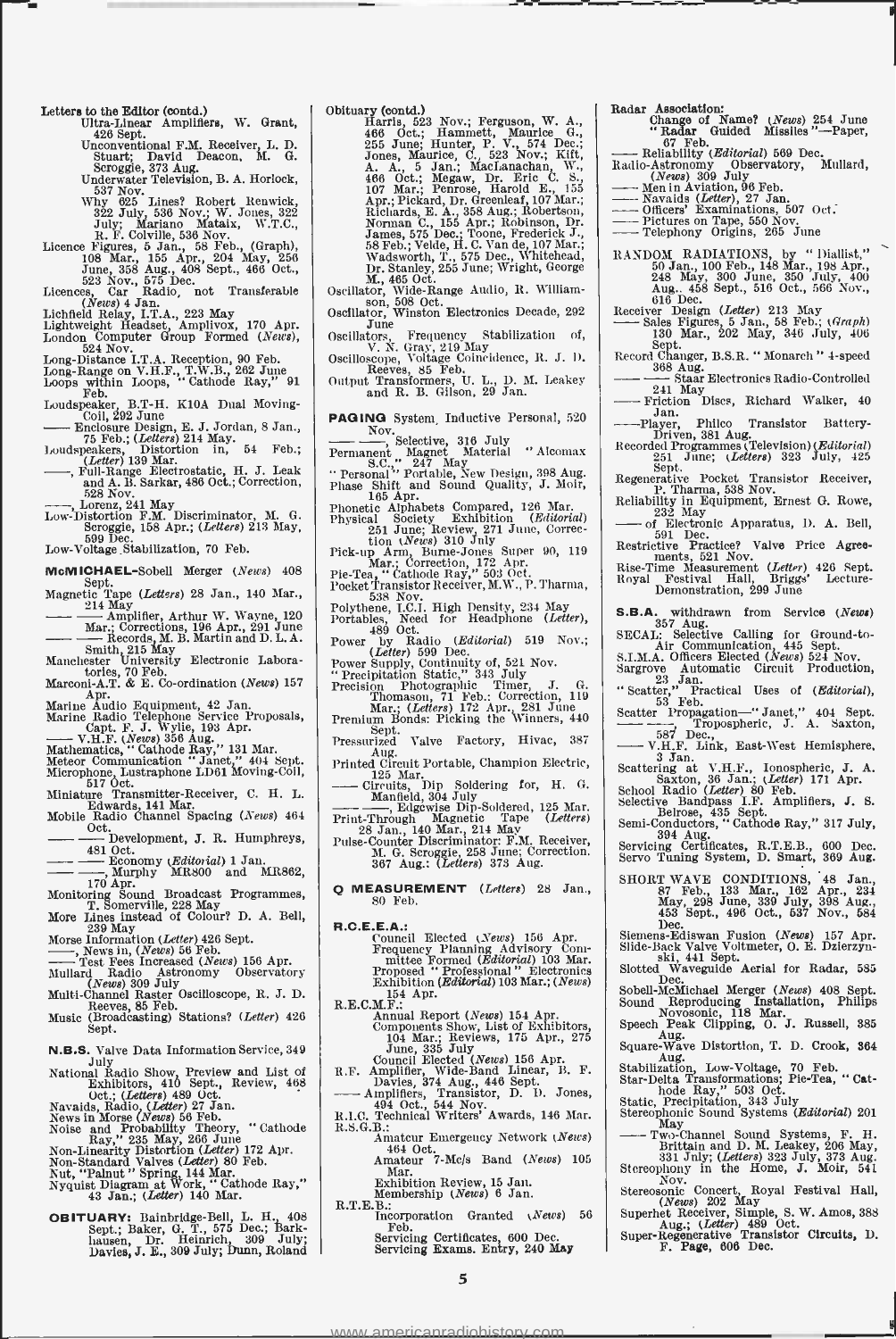$\bar{z}$  $\lambda$ 

- Emery, E. J., 106 Mar.<br>
Fenwick, J., 255 June; Fisher, Donald H., 106 Mar.; Fogg, C. P., 255 June; Forest, Dr. Lee de, 574 Dec.; Fowler, R, E., 254 June<br>
F., 106 Mar.; Frewin, E. E., 254 June<br>
Char.
- 
- Gabor, Dr. Dennis, 155 Apr., 465 Oct.;<br>
Gambier-Party, Brigadier R., 57 Feb.;<br>
Gambier-Party, Brigadier R., 57<br>
Hammans, R. H., 57 Feb., 407 Sept.; Hamsen, Mooney, A. H., 57 Feb.;<br>
Heonges, 203 May; Heightman, D. W.,<br>
160
- F. E., 406 Sept.; Johnson, C. H. T.,<br>204 May<br>Knight, A. F. D., 523 Nov.; Knight, W. J., 464 Oct.
- 
- 
- Lamb, Dr. John, 107 Mar.; Lawson, C. J. V., 648 Oct.; Legate, J. N. M., 57 Feb.; 1988; Ben Ben (1988), Hockspesser, 1886; Ben Ben, 203 May<br>McKee, K. M., 255 June; Macqueen, M. M., 57 Feb.; 255 June; Manu, Air Commodore<br>W. Dec.; Mills, R. W., 5 Jan.; Milward,<br>H. K., 57 Feb.; Munday, W. L.,<br>57 Feb.; Murdoch, D. H., 57 Feb.<br>Neave, D.P.B., 106 Mar.; Nelson, Sir George,<br>357 Aug.; Nelson, H. G., 357 Aug.<br>Oatley, C. W., 57 Feb.; O'Brien, William J
- 
- 
- 
- Page, W. H., 107 Mar.; Parsons, D. R., 407<br>
Sept.; Partington, G. E., 357 Aug.; Dentice, Joseph R., 357 Aug.; Pim,<br>
Pernice, Joseph R., 357 Aug.; Pim,<br>
Dr. J. A., 155 Apr.; Pippard, Dr. A. B.,<br>
203 May. Sir Gordon, 254 Jun
- Nov.; Shockley, Dr. William, 5 Jan, 203 May, 574 Dec.; Short, G. W., <sup>574</sup> Dec.; Smale, J. A., 464 Oct.; Smee, D. G., 407 Sept.; Smith -Rose, Dr. R. L., 4 Jan.; Soulsby, J. W., 203<br>May; Stephens, W. H., 357 Aug.;<br>Stephenson, Dr. J. D., 407 Sept.;<br>Stafford, F. R. W., 465 Oct.; Sturgeon,<br>H. G., 254 June, 309 July<br>Taylor, Dr. Denss, 407 Sept.; Thompson,<br>D. G., 5 Jan.;
- Oct.; Thomson, Dr. J., 203 May; Thuillier, Brigadier L. de M., 57 Feb.; Treadgold, J., 254 June; Turk, W. E., Treadgold, J., 254 June; Turk, W. E., 464 Oct.; Tyrrell, S. J., 107 Mar. van der Pol, Dr. Balth., 523 Nov.
- Westcott, Dr. John H., 107 Mar.; Whitaker, A., 465 Oct.; Whitehead, Professor J. R., G. G., G., 574 Dec.; Wykes, J. P., 465 Oct., 574 Dec.; Wykes, J. P., 465 Oct.
- Yandell, K. H., 523 Nov.; York, W. M., 255 June

- 
- 
- **PROPAGATION**<br> **Atmospheric Absorption at Millimetre Wavelengths, 586 Dec.**<br>
lengths, 586 Dec.<br>
Bands I and III Transmissions, I.E.E.<br>
Discussion, 35 Jan.<br>
Crystal Palace Coverage Map, 321 July<br>
F.M. Multi-Path Distortion,
- 
- Ferrite Convention, I.E.E., 594 Dec.<br>International Geophysical Year (News) 573<br>Dec.
- Ionosphere Review 1955, T. W. Bennington, 145 Mar.<br>
1000spheric Scattering at V.H.F., J. A. Saxton, 36 Jan.; (Letter) 171 Apr.<br>
Long-Distance I.T.A. Reception, 90 Feb.
- 
- 
- Meteor Communication " Janet," 404 Sept.<br>
Mullard Radio Astronomy Observatory<br>
Power by Radio (Editorial) 519 Nov.;<br>
"Precipitation Static," 343 July<br>
" Precipitation Static," 343 July
- 

" Scatter," Practical Uses of, (Editorial) 53<br>
Scatter V.H.F. Link, 3 Jan.<br>
Short-Wave Conditions, 48 Jan., 87 Feb.,<br>
133 Mar., 162 Apr., 234 May, 298

- 
- June, 339 July, 398 Aug., 453 Sept., 498 Oct., 537 Nov., 584 Dec.<br>Tropospheric Scatter Propagation, J. A. Saxton, 587 Nov., 598 Dec.
- 
- U.H.F. Television, 1887<br>
U.H.F. Television, 189 Apr.<br>
U.H.F. Long Range Communication, T.W.B.,<br>
289 June<br>
W.B. 295 June<br>
U.S. June<br>
U.S. June<br>
U.S. June<br>
U.S. June<br>
U.S. June
- 
- Propagation Abnormal, A. H. Hooper,<br>
295 June Propagation: Paris International<br>
Symposium, 614 Dec.<br>
Waveguides, Instructional Films on, 196<br>
Apr. .

RADIOLOCATION<br>
Beacon, Centimetre Wave, 492 Oct.<br>
Guided Missiles, 67 Feb.<br>
Radar Reliability (Editorial), 569 Dec.<br>
Radio Navaids, (Letter) 27 Jan.

- 
- 
- Status Aug.<br>Slotted Waveguide Aerial for Radar, 585<br>Dec.
- Telegee Air Navigation System, D. A. Levell, 81 Jan. " True Motion " Marine Radar, 585 Dec.
- 

- SOUND REPRODUCTION<br>
Amateur Recording Contest (News) 356 Aug. | C<br>
"Analysis-Synthesis " Telephony, 291 June
- Audio Exhibitions (*Editorial*) 151 Apr., 251<br>
June<br>
Briggs' Lecture Demonstration, 299 June<br>
Cascode A.F. Amplifier, L. B. Hedge, 283<br>
June; Correction (*News*) 466 Oct.
- Diagos Become Demonstration, 239 June<br>Cascode A.F. Amplifier, L. B. Hedge, 283<br>Disc Playback Characteristics (*Letter*) 171-<br>Apr. Recording Characteristics, J. D. Smith,<br>528 Nov...<br>Mistorike and Mislike (CAU)
- Distortion Audible and Visible, " Cathode
- 
- 
- Distortion—Audible and Visible, "Cathode<br>
Rectristing," 188 Apr.<br>
Rectristatic Equippeakers, Distortion in,<br>  $\frac{54 \text{ Feb}}{30 \text{ Na}}$ , Full-Range, H. J. Leak and<br>
A. B. Sarkar, 486 Oct.; Correction,<br>
Exhibition Reviews, B.S.
- 
- Multi -Path Distortion, M. G. Scroggie, 578 Dec.
- Hearing at Various Ages: Too old at-? M. G. Scroggie, 439 Sept.; Correction
- (News) 468 Oct.; (Letter) 599 Dec. Headphone Portables (Letter) 489 Oct.
- High -Fidelity Test Record, 596 Dec. International Acoustics Conference, UNESCO, U.S.A. 547 Nov.
- 
- Loudspeaker Enclosure Design, E. J. Jordan, 8 Jan., 75 Feb.; (Letters) 214 May Loops within Loops, " Cathode Ray," 91 Feb.
- Magnetic Tape Amplifier, Arthur W. Wayne, 120 Mar.; Corrections, 196 Apr., 291 - June Records, M. B. Martin and D. L. A. Smith, 215 May Monitoring Sound Broadcast Programmes, T. Somerville, 228 May Non -Linearity Distortion (Letter) 172 Apr. Nyquist Diagram at Work, " Cathode Ray," 43 Jan.; (Letter) 140 Mar. Phase Shift and Sound Quality, J. Moir, <sup>185</sup>Apr. Print -Through Magnetic Tape (Letters) 28 Jan., 140 Mar., 214 May Professional Recording Methods, B.S.R.A.
- 
- 
- 
- 
- 
- 
- Lecture, 194 Apr. Square -Wave Distortion, T. D. Crook, 364 Aug.<br>
Stereophonic Sound Systems (Editorial) 201 May<br>
 201 May Two-Channel Sound Systems, F. H.<br>
Brittain and D. M. Leakey, 206 May,<br>
 201 May Two -Channel So
- 
- 
- Brittain and D. M. Leakey, 206 May,<br>
331 July; (Letters) 323 July, 373 Aug.<br>
Stereophony in the Home, J. Moir, 541 Nov.<br>
Stereosonic Concert, Royal Festival Hall<br>
Tape Amplifier Design (Letter) 282 June
- 
- Telephone Answering Machine, H. G. M. Spratt, 344 July Recording Legalities (*Editorial*) 403 Sept. Tetrodes with Screen Feedback, 24 Jan.
- Sept.<br>Tetrodes with Screen Feedback, 24 Jan.<br>Ultra-Linear Amplifiers (Letter) 426 Sept. 9

<www.americanradiohistory.com>

- " Ultra- Linear " Output' Transformers, D. M. Leakey and R. B. Gilson, <sup>29</sup>
- Jan.<br>
Variable-Slope Filter, D. M. Leakey, 563<br>
Nov.
- Variable-Slope Filter, D. M. Leakey, 583<br>
V.H.F. Broadcasting Progress (*Editorial*)<br>
 353 Aug.; (Letter) 426 Sept.<br>
 Receiver Response, Wrotham Tests<br>
(*News*) 522, Novis...<br>
(*News*) 522, Novis...
- (News) 522 Nov. " Wow " and ' Flutter " Measurement, R. G. Wicker, 97 Feb.
- 

### **TELEVISION**

- 
- 
- R. G. Wicker, 97 Feb.<br>
Amateur Colour Transmissions, 153 Apr.<br>
B.B.C. Television, M. Barlow, 548 Nov.<br>
B.B.C. Television on Tape (News) 576 Dec.<br>Band III Convertor, Simplified, O. E.<br>Bands I<sub>and</sub> HI Transmissions, I.E.E.<br>
- 
- Discussion 35 Jan. British Colour Television Situation 181 Apr. Colour Fundamentals (For Television), H.
- 
- 
- 
- Henderson, 360 Aug.<br>
Transfer Definition Television? Ian<br>
 or Higher Definition Television? Ian<br>
 Receiver, Experimental, H. A. Fair-<br>
hurst, 112 Mar., 183 Apr.<br>
 Television, V. J. Cooper, 173 Apr.<br>
 in the U.S., Sir
- -
- 
- 
- 
- Distribution Systems J. Kason, 88 Feb. Emley Moor Transmitter, I.T.A., 597 Dec. Flat Tube for Colour TV (Gabor) 570 Dec.
- 
- 
- 
- Flywheel Sync (Letters) 214 May, 322 July<br>Four-Standards Television, H. de Laistre<br>Danting, 559 Nov.<br>Fringe Area TV Reception (Letter) 537 Nov.<br>French 441-line Television Discontinued<br>(News) 204 May<br>German Television Syst
- 
- 
- Apr. Apr. 1<br>
Apr. 1 (Apr. 1986)<br>
Interference from Grandfather Clock (Letter)<br>
Lichheld Relay, I.T.A., 223 May<br>
More Lines instead of Colour?, D. A. Bell,<br>
239 May<br>
Pattern Ellimiator, Spencer West, 307 July<br>
Receiver, Rad
- Recorded Programmes (Television) *i Editorial*)<br>
251 June; (Letters) 323 July, 425 Sept.<br>Rowridge TV Station on Full Power (News)<br>
254 June

Slowing Down Television (*Editorial*) 103

Terminology (Letters) 282 June<br>Television on Tape: Ampex Equipment<br>Television on Tape: Ampex Equipment<br> $\overline{P}$ Pieture Quality, 367 Aug.; (Letter) Television on Tape: Ampex Equipment (News) 308 July<br>
Picture Quality, 367 Aug.; (Letter)<br>
600 Dec.<br>
Receiver Input Impedance, J. E.

Hopkins, 227 May; (Letter) 323 July Signal Recording, W. Woods -Hill, 127 Mar. Society Exhibition Review, 163 Apr. Transatlantic Television (News) 576 Dec.; (Letter) 599 Dec. U.H.F. Television Propagation, 169 Apr. U.S.S.R. Broadcasting, 379 Aug.; Correction

(*News*) 408 Sept.<br>
Upper-Sideband Television Receivers, Modi-<br>
Euper-Sideband Television Receivers, Modi-<br>
Underwater Television (*Letter*) 537 Nov.<br>
Underwater Television (*Letter*) 537 Nov.<br>
Waveform, Changes, 26 Jan.;

**TEST AND MEASUREMENT**<br>Audio-Frequency Response Measurements,<br>O. E. Dzierzynski, 610 Dec.<br>Automatic Wavemeter Calibration, D. P.

Wide -band Television Aerials, M. G. O'Leary, 288 June

Thurstein, 533 Nov.; Correction, 586<br>Decade Units, Designing, C. D. Lindsay, 493 Oct.

Sisaning Bowld Television<br>Swiss Television, 33 Jan.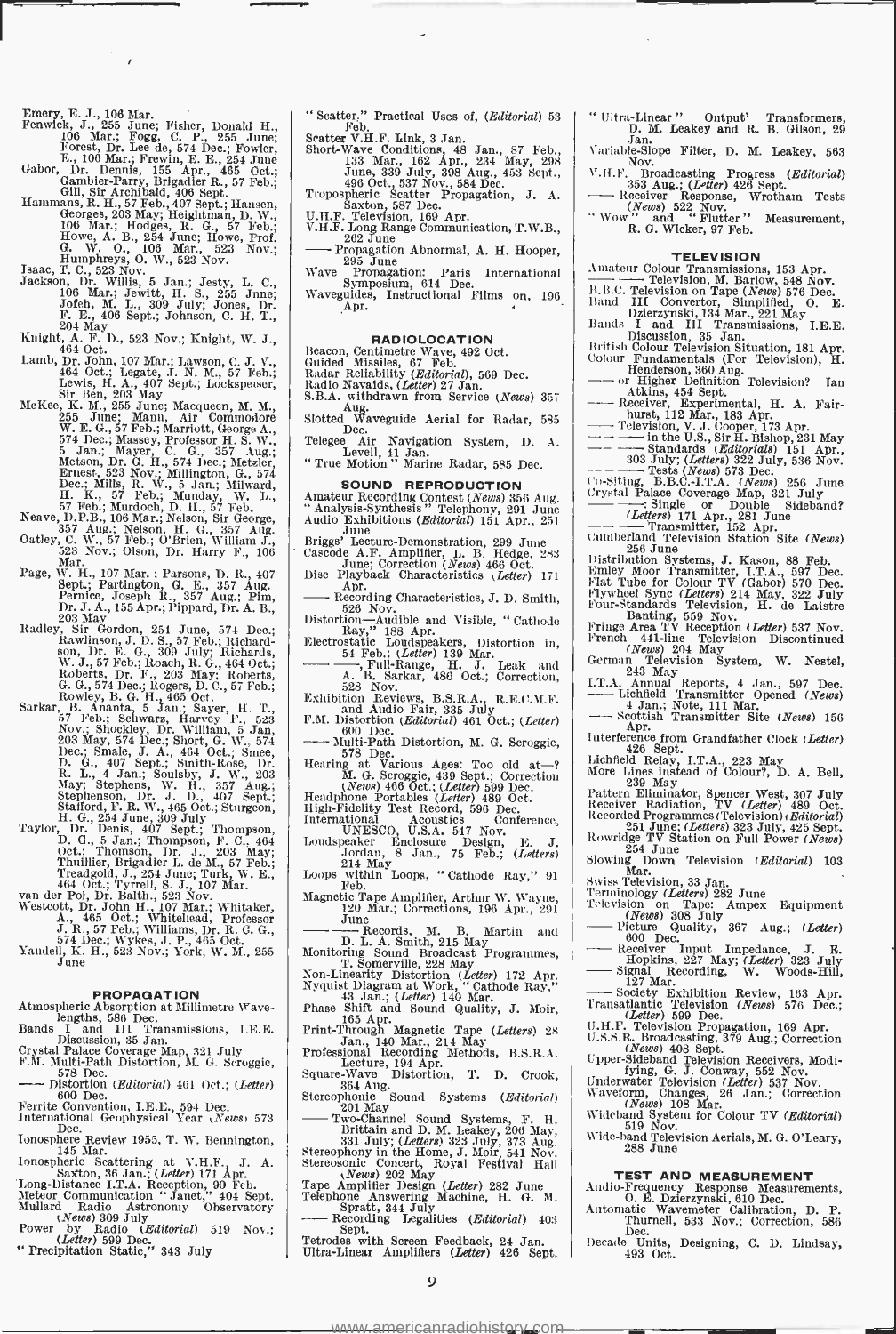Test and Measurement (contd.)<br>
Importing an Instrument, A. J. Reynolds,<br>
F. 513 Oct.; (News) 522 Nov.<br>
Noise and Probability Theory, "Cathode Ray," 235 May, 266 June<br>
Physical Society's Exhibition Review, 271<br>
Line Correc

# TRANSMISSION AND COMMUNICATIONS

Amateur Emergency Operation  $(News)$  464

COMMUNICATIONS<br>
Amateur Emergency Operation (News) 464<br>
-- 7-Me/s Band (News) 105 Mar.<br>
-- 70-Me/s Band (News) 576 Dec.<br>
Continuity of Power Supple or Double Sideband?<br>
Crystal Palace: Single or Double Sideband?<br>
(Letters)  $-7$ -archives Band (*News*) 576 Bec.<br>
Continuity of Power Supply, 521 November School (*Letters*) 171 Apr., 281 June<br>
Crystal Palace: Single or Double Sideb<br>
Chetters, 171 Apr., 281 June<br>
Chetters, 152 Apr.

Emley Moor Transmitter, I.T.A., 597 Dec. F.M. for B.F.N., J. D. Parker, 81 Feb.<br>Jamming, I.S.W.C. Campaign (*News*), 202<br>Lichfield Relay, I.T.A., 223 May<br>Marine V.H.F. (*News*) 356 Aug.<br>Meteor Communication "Janet," 404 Sept.<br>Mobile Radio Channel Spacing (*News*)

Oct.<br>Development, J. R. Humphreys,

481 Oct.<br>Morse Information (Letter) 426 Sept.

Morse Information (Letter) 426 Sept.<br>
Radio Telephony Origins, 265 June<br>
SECAL: Selective Caling for Ground-to-Air<br>
Communication, 445 Sept.<br>
"Scatter," Practical Uses of, (Editorial)<br>
Secare of Tuning System, D. Smart, 36

(News) 522 Nov.<br>
Transatlantic Television (News) 576 Dec.;<br>
Transatlantic Television (News) 576 Dec.;<br>
(Letter) 599 Dec.<br>
V.H.F. Broadcasting Progress (Editorial) – Transatlantic Television (News) 576 Dcc.;<br> *Letter*) 599 Dec.<br>
V.H.F. Broadcasting Progress (Editorial)<br>
353 Aug.; (Letter) 426 Sept.<br>
— at Sea, Capt. F. J. Wylie, 193 Apr.<br>
— Broadcasting: B.B.C. Plans (News)<br>
406 Sept.

### VALVES

Tube Information Service, 349 Electron 1<br>July

Flat Tube for Colour TV (Gabor) 570 Dec. Non-Standard Valves (Letter) 80 Feb.

Physical Society's Exhibition Review, 279 June Pressurized Valve Factory, Hivac, 387 Aug.

R.E.C.M.F. Exhibition Review, 279 June Reliability in Equipment, Ernest G. Rowe, 232 May

Restrictive Practice? Valve Price Agree-<br>ments, 521 Nov.<br>Semi-Conductors, "Cathode Ray," 317<br>July, 394 Aug.

Speech Peak Clipping, O. J. Russell, 385<br>Aug. Transistor Data Confusion, "Cathode Ray,"<br>554 Nov., 601 Dec.

Speech Peak Clipping, O. J. Kussen, 389<br>Transistor Data Confusion, "Cathode Ray,"<br>554 Nov., 601 Dec.<br>—— (Graphical) Symbols (*Letter*) 600 Dec.<br>—— Operating Conditions, W. T. Cocking,<br>109 Mar.<br>—— R.F. Amplifiers, D. D. Jon

Wired -In Valves, E. G. Rowe, 455 Sept.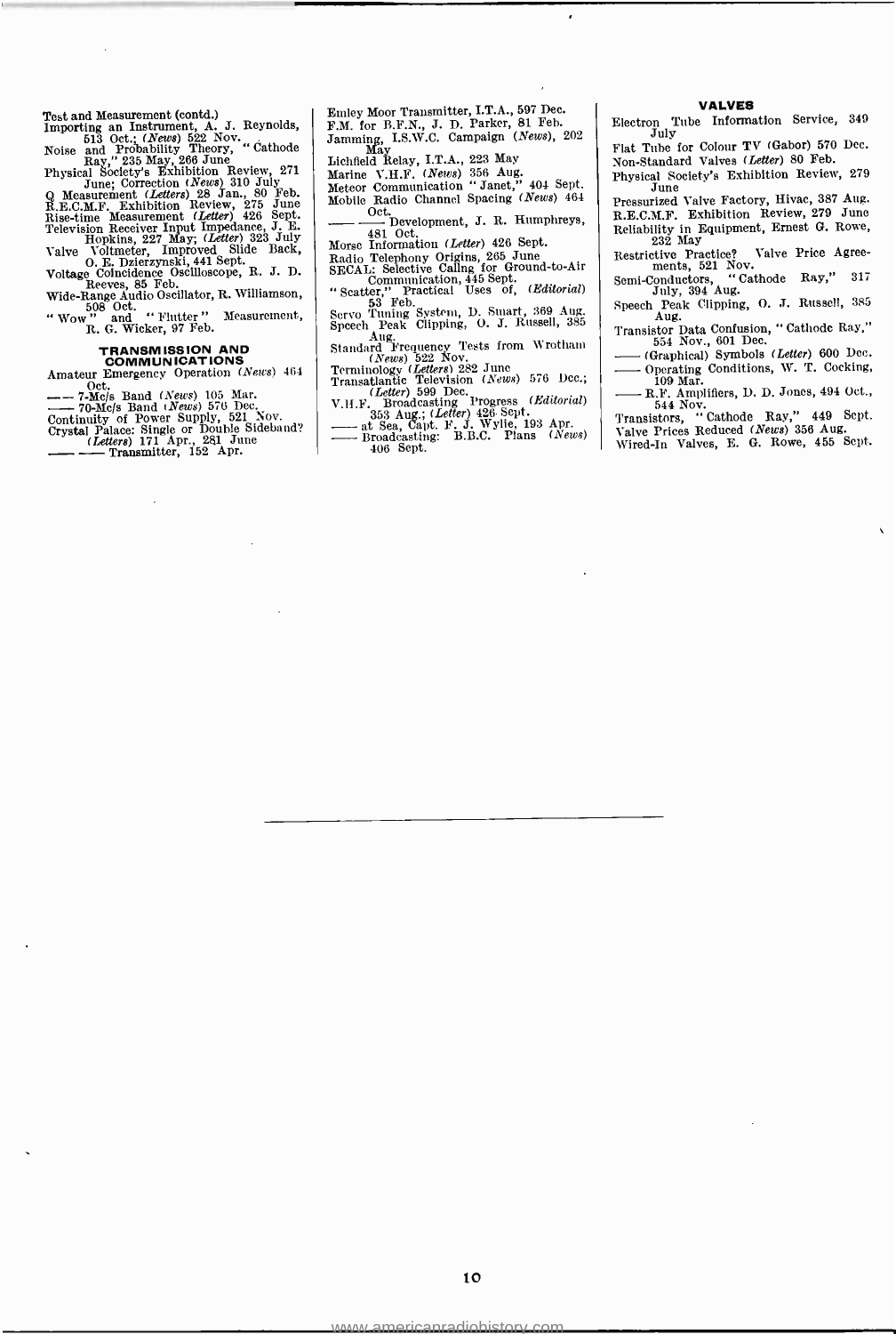- Addie, R. W., 155 Apr. Allard, E., 464 Oct.
- 
- 
- Allen, C. G., 180 Apr.<br>Amateur Station G8TL, C. H. L. Edwards,<br>13. 270 June
- 
- 
- Appleton, Sir Edward, 203 May<br>
A.T. & E. School of Electronics, 187 Apr. -<br>
B.B.C. F.M. Monitor, 467 Oct.<br>
-- Mobile Control Room for O.B.s, 525 Nov.<br>
-- Mobile Control Room for Television<br>
-- No.B.s, 59 Feb.<br>
-- Now. Th
- O.B.s 59 Feb. New Tuning Signal, 308 July Booth, Capt. C. F., 57 Feb.
- 
- 
- 
- 
- Brewell, S. H., 203 May<br>Butler, M. A. E., 155 Apr.<br>Cail, R. A., 203 May<br>Car Radio Fitting Van, 540 Nov.
- 
- Clerk Maxwell Centenary Memorial Panel, Cooper, V. J., 357 Aug.<br>Cooper, V. J., 357 Aug.<br>Cossor Mobile Sound and TV Laboratory, 532 Nov. 1001
- 
- Daniels, W. R., 203 May<br>Decca North Scottish Navigator Chain, 358<br>Doust, J. F., 256 June
- ILLUSTRATIONS
- 
- Douthwaite, B. H., 465 Oct.<br>
Emery, E. J., 106 Mar.<br>
Emery, E. J., 106 Mar.<br>
Aug.<br>
"Empress of Britain " Pye Marine Control (1990)<br>" Consol, 7 Jan.
- 
- Ferranti's Computer Production Line, 524<br>Fisher, D. H., 106 Mar.<br>Howe, Prof. G. W. O., 106 Mar.<br>H.U. Stamp, 205 May<br>L.U. Stamp, 205 May<br>Jesty, L. C., 106 Mar.
- 
- 
- 
- 
- 
- 
- 
- 
- 
- 
- 
- Jofeh, M. L., 309 July<br>Johnson, C. H. T., 204 May<br>Jones, Dr. F. E., 407 Sept.<br>Kelvin Hughes Radar Aerial at Southend,<br>Kelvin Hughes Radar Aerial at Southend,<br>Lakin, R. T., 255 June<br>Lewis, H. A.; 407 Sept.<br>Map of Crystal Pa Dec.<br>Dec.<br>- 1.T.A. Northern Service Area. 522
- Map of I.T.A. Northern Transmitter's Coverage, 154 Apr.<br>-- I.T.A. Station Coverage, 597<br>Dec.
- Marconi Experimental Tropospheric Scatter Transmitter, 573 Dec.
- 
- 
- 
- 
- --- Periscopic TV, 308 July<br>Marine Radio Equipment for G.P.O. Exammination Room, 507 Oct.<br>Marriott, G. A., 574 Dec.<br>Partington, G. E., 357 Aug.<br>R.A.F. Air Electronics Officer's Badge, 310<br>Redifon GR174 a.m./f.m. Radio-Tele
	-
	- Smee, D. G., 407 Sept. Smith Rose, Dr. R. L., 4 Jan.
	-
	- Stephenson, Dr. J. D., 407 Sept. Strafford, F. R. W., 465 Oct.
	-
	- Sturgeon, H. G., 309 July<br>T.C.C. Directors' Presentation to P. A.<br>Sporing, 311 July<br>Thermistor Thermometer, 164 Apr.<br>Thermo Electric Receiver, U.S.S.R., 227
	-
	- May May 1. May 1. May 1. Welde, The Late H. C. Van de, 107 Mar. Williams, Dr. R. C. G., 574 Dec.

- AMOS, S. W., 388 Aug., 582 Dec.<br>Anderson, G. P., 60 Feb.<br>Arbon, R. S., and Phylip-Jones, G., 324 July<br>Atkins, 1an, 454 Sept.
- 
- Banting, H. de Laistre, 559 Nov. (*Biog.* 523)<br>Barlow, M., 548 Nov.<br>Barlow, M., 548 Nov.<br>Bell, D. A.. 239 May, 591 Dec.<br>Bell, D. A.. 239 May, 591 Dec.<br>Bennington, T. W<sub>.,</sub> 145 Mar.<br>Bennington, T. W<sub>.,</sub> 145 Mar.
- 
- 
- 
- 
- Beukers, J. M., 427 Sept: (Biog. 407 Sept.)<br>Brittain, F. H., and Leakey, D. M., 206 May, 331 July
- \* CATHODE RAY," 43 Jan., 91 Feb., 131<br>
Mar., 188 Apr., 235 May, 266 June,<br>
317 July, 394 Aug., 449 Sept., 503<br>
cot., 554 Nov., 601 Dec.<br>
Cocking W, T., 109 Mar.<br>
Cocking W, T., 138 Apr.<br>
Cooper, V. J., 173 Apr.<br>
Crofield,
- 
- 
- 
- 
- 
- DAVIES, B. F., 374 Aug., 446 Sept.<br>" Diallist," 50 Jan., 100 Feb., 148 Mar., 198 Apr., 248 May, 300 June, 350 July, 400 Aug., 458 Sept., 516 Oct., 566<br>
400 Aug., 458 Sept., 516 Oct., 566<br>
Dummer, G. W. A., 263 June, 510 Oct.<br>
Dzierzynski, O. E., 134 Mar., 221 May, 441<br>
Sept., 610 Dec.
- 
- EDWARDS, C. H. L., 141 Mar.
- FAIRHURST, H. A., 112 Mar., 183 Apr. (Biog., 155 Apr.) Ferguson, R. S., 340 July

AUTHORS

" Free Grid," 52 Jan., 102 Feb., 150 Mar., 200 Apr., 250 May, 302 June, 352<br>July, 402 Aug., 460 Sept., 518 Oct.,<br>568 Nov., 618 Dec.

- GILLING, B. T., 252 June<br>
Gilson, R. B. with Leakey, D.M., 29 Jan. (Biogs. 5 Jan.)<br>
Gray, V. N., 219 May (Biog. 204 May)
- 
- HALLOWS, R. W., 341 July<br>Hedge, L. B., 283 June
- 
- Henderson, H., 360 Aug. (Biog. 357 Aug.)<br>Hopkins, J. E., 227 May Hooper, A. II., 295 June (Biog. 255 June) Humphreys, J. R., 481 Oct. (Biog. 465 Oct.)
- JOHNSON, L. W. 497 Oct. (Biog. 465 Oct.) Johnstone G. G., 354 Aug. Jones, D. b., 494 Oct., 544 Nov. Jordan, E. J., 8 Jan., 75 Feb. (Biog. 5 Jan.)
- 
- KASON, J., 88 Feb. (Biog. 58 Feb.) King, L. S., 293 June (Biog. 255 June)
- LEAK, H. J. and Sarkar, A.B., 486 Oct.<br>
(Biege. 465 Oct.)<br>
Leakey, D. M., 563 Nov.<br>
Leakey, D. M., with Brittain, F. H., 206 May, 331 July<br>
Leakey, D. M., and Gilson, R. B., 29 Jan.
- 
- (*Biogs. 5 Jan.*)<br>Levell, D. A., 41 Jan.<br>Lindsay, C. D., 493 Oct.
- 
- MANFIELD, H. G., 304 July<br>
Martin, M. B., and Smith, D. L. A., 215 May<br> *Moir*, J., 165 Apr., 541 Nov.<br>
Moire, J. W., 490 Oct.<br>
Murray J. W., 551 Nov.<br>
Murray J. W., 551 Nov.
- 

NEALE, D. M., and Oakes, Francis, 529 Nov. Nestel, W., 243 May (Biog. 204 May)

OAKES, Francis with Neale, D. M., 529 Nov. O'Leary, M. G., 288 June

PAGE, D. F., 606 Dec. (*Biog.* 574 Dec.)<br>Parker, J. D., 81 Feb.<br>Phylip-Jones, G., with Arbon, R. S., 324 July

REEVES, R. J. D., 85 Feb. (Biog. 58 Feb.)<br>Reynolds, A. J., 513 Oct. Rowe, E. G., 232 May, 455 Sept.<br>Russell, G. H., 18 Jan., 347 July<br>Russell, O. J., 385 Aug.

SARKAR, A. B., with Leak, H. J., 486 Oct.<br>(*Biogs.* 465 Oct.)<br>Saxton, Dr. J. A., 36 Jan., 587 Dec.

Scroggie, M. G., 158 Apr., 258 June, 439<br>
Sept., 578 Dec.<br>
Smart, D., 369 Aug.<br>
Smith, D. L. A., with Martin, M. B., 215 May<br>
Smith, D. L. A., with Martin, M. B., 215 May<br>
Smith. J. D., 526 Nov. (Biog. 523 Nov.)<br>
Somervill

- 
- 

THARMA, P., 538 Nov. (Biog. 523 Nov.)<br>Thomason, J. G., 71 Feb. (Biog. 58 Feb.)<br>Thurnell, D. P., 533 Nov.

WAYNE, Arthur W., 120 Mar.<br>Wicker, R. G., 97 Feb. (*Biog.* 58 Feb.)<br>Williamson, R., 508 Oct.<br>Woods-Hill, W., 127 Mar.<br>Wylie, Capt. F. J., 193 Apr.

<www.americanradiohistory.com>